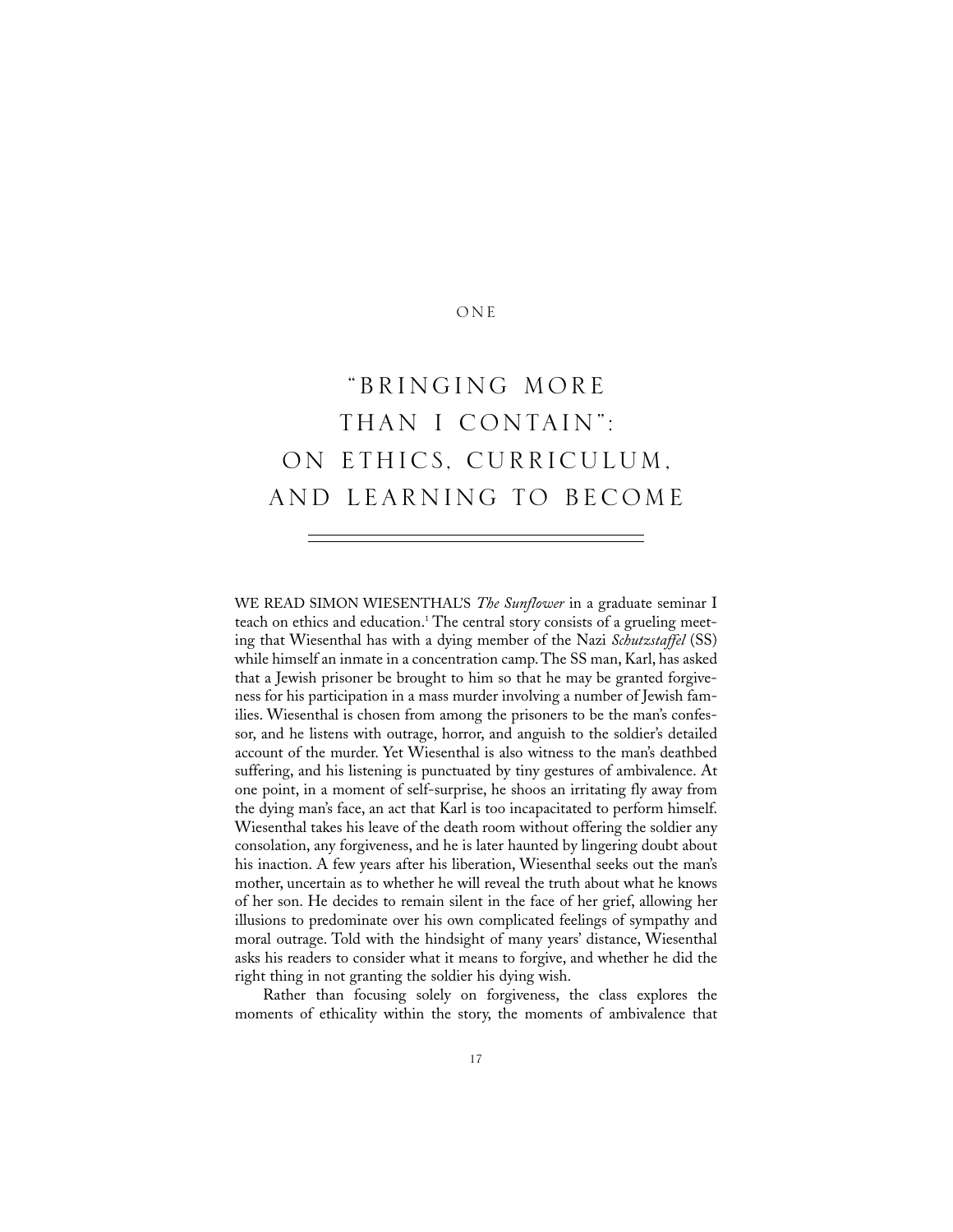make possible different configurations of moral action, discussing how Wiesenthal represents these moments in narrative form. We discuss the relationship to community, to trauma, and the vulnerability of what Levinas would recognize as "face-to-face encounters," both between Wiesenthal and the dying SS man and between Wiesenthal and the man's mother. Students generally discuss the difficulties they face in reading, and rearticulating what they read, in light of the enormity of suffering present on so many levels. Most significantly, it is also Wiesenthal's continued ambivalence about his response to the SS soldier that students often have very strong feelings toward, ranging from empathic attachment to guilt to condemnation.

I reflect on this here to raise some fundamental questions about what we ask students to accomplish in staking out a relationship to a text, particularly one so filled with the pendulous vicissitudes between pain and suffering, on the one hand, and dignity and hope, on the other.<sup>2</sup> What do students risk in encountering a story, an idea, an other? What do they risk in forming a symbolic relationship to knowledge, and to curriculum, more generally? And what are our responsibilities to students as teachers in asking them to read and, indeed, to respond?

For students, insofar as curriculum involves introducing them to new encounters, it also asks them to change their views, perceptions, assumptions, and modes of thinking. This suggests that in asking students to produce meaningful relations to texts, ideas, or representations, we are not only engaged in a "provocation of semiosis,"3 but we may be provoking an ontological crisis of sorts.<sup>4</sup> What appears to be at risk, therefore, is the self itself, or, more precisely, in Kleinian terms, the ego, developed through its continual negotiation with external reality.<sup>5</sup> For instance, how could articulating a relation to the ambivalence in Wiesenthal's story be so difficult (after all, it is *his* ambivalence he is writing about) if it were not for the possibility that such articulation would be risking something beyond the story, risking something beyond what is familiar, risking a relation with an other outside of the self? I wish to explore here the idea that it is in this act of symbolizing—of making meaning in relation to something outside of the self—where the conditions of ethicality and being come together. What might be the place of curriculum and teaching in this relation between otherness and ego? Does learning itself mean having to face a difference that is "not me"? Does learning mean becoming someone different than what one was before?

## LEARNING TO BECOME AND THE PEDAGOGICAL DEMAND FOR ALTERED EGOS

Pedagogy starts at age zero and no one knows when it ends. The aim of pedagogy (or *paideia*)—I am of course speaking normatively—is to help the newborn hopeful and dreadful monster to become a human being, to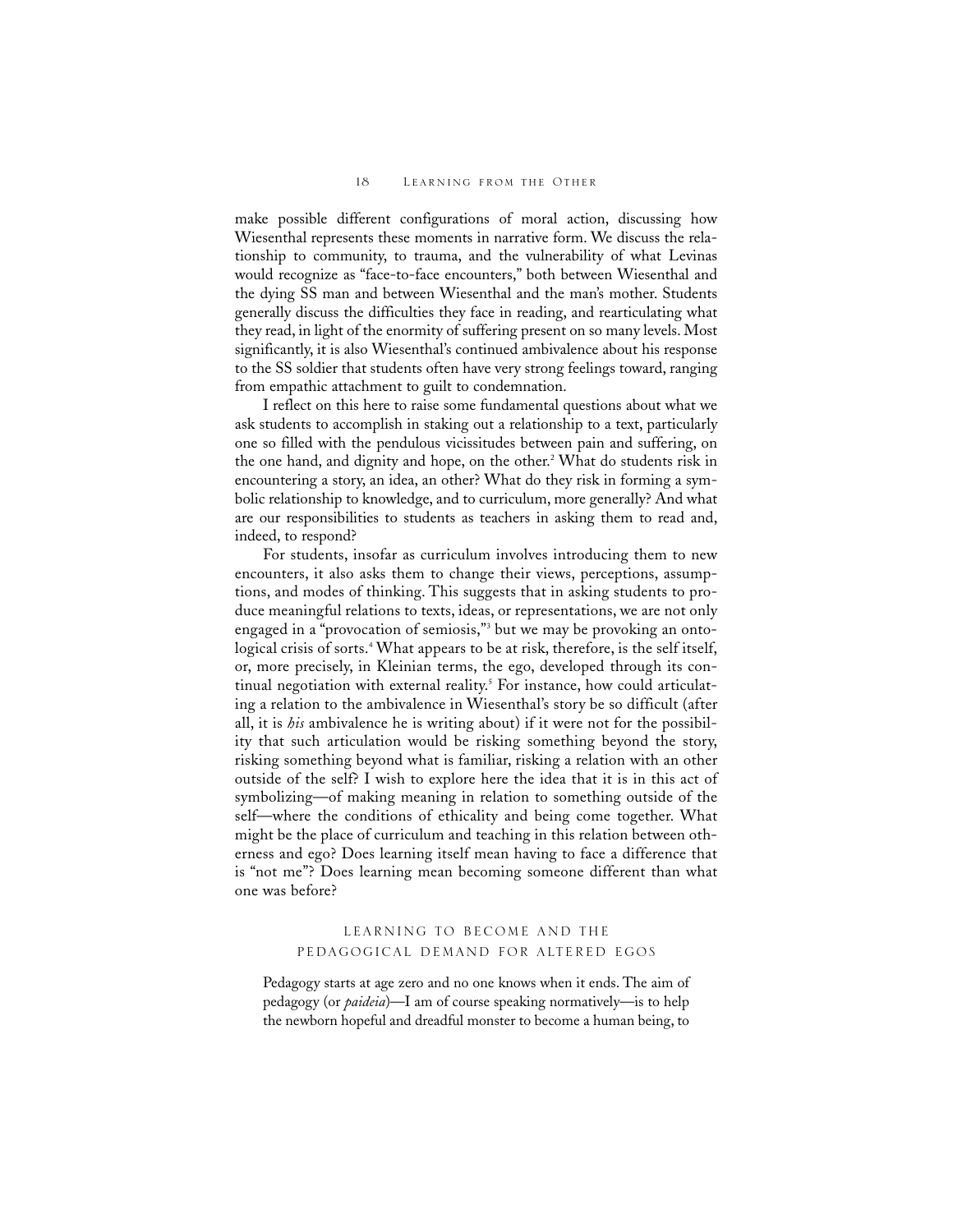help this bundle of drives and imagination become an *anthro\pos*. . . . The point of pedagogy is not to teach particular things, but to develop in the subject the capacity to learn.<sup>6</sup>

As a philosopher and political theorist, Cornelius Castoriadis opens up the question of pedagogy, of learning and teaching, to the conditions of a person's becoming. He proposes that along the trajectory of subjecthood, from one's beginning as a "hopeful and dreadful monster" to one's finale in death, pedagogy turns on the ability of the nascent subject to change, to alter, to become something other than what it was. The subject accomplishes this self-alteration through its capacity to negotiate meaning in the world in relation to the objects and persons around it. Castoriadis draws attention to how subjectivity is instituted, that is, how the nascent human subject is eminently pliable and is potentially fitted into any social order into which it happens to be born. But Castoriadis is also a psychoanalyst, and as such, he speaks of the project of becoming in terms of the development of the ego, glossing the famous Freudian adage, "Where Id was, there Ego shall become." What it means to learn, for Castoriadis, is to learn to become an ego, and it is in this process of learning where the subject is both shaped by and yet resists the forces of social circumstance.7

Like Freud, Castoriadis suggests that "learning to become" is an inherently violent activity where the social environment exacts a traumatic price from the psyche. The subject, through making symbolic connections to its environment, must relinquish its own unconscious desires and drives in the service of sociality. It renounces, represses and sublimates its "bundle of drives" in a struggle to negotiate with what is always necessarily outside and other to the subject itself. It is precisely through this negotiation that the subject learns to take pleasure and delight in the external world, and it learns to control itself, as best it can, for the purpose of making relationships to others. For Castoriadis the psyche is thereby necessarily coerced into becoming a being—a social individual, an ego—through the social institutions (e.g., the family, school, and religion) that furnish the subject with meaning, that impose limitations upon the subject's desires and drives.<sup>8</sup> Yet for Castoriadis, there is always a residue, a psychical remainder that cannot be subsumed into the social order and that allows for the possibility that subjects will make meaning and learn in unpredictable ways.

In some ways, Castoriadis's radical insight is both simple and familiar: the subject *learns* to become a being in relation to others it encounters, learning values, behaviors, and modes of thinking within the nexus of culture, language, and social relations. However, rather than taking a naive view of this process, Castoriadis sees that this is an inevitably violent demand that society places on its subjects. Through social institutions, society exerts a force upon the subject to become, for example, a worker, citizen, or consumer (or, in other social-historical circumstances, feudal lords, peasants, or anointed kings).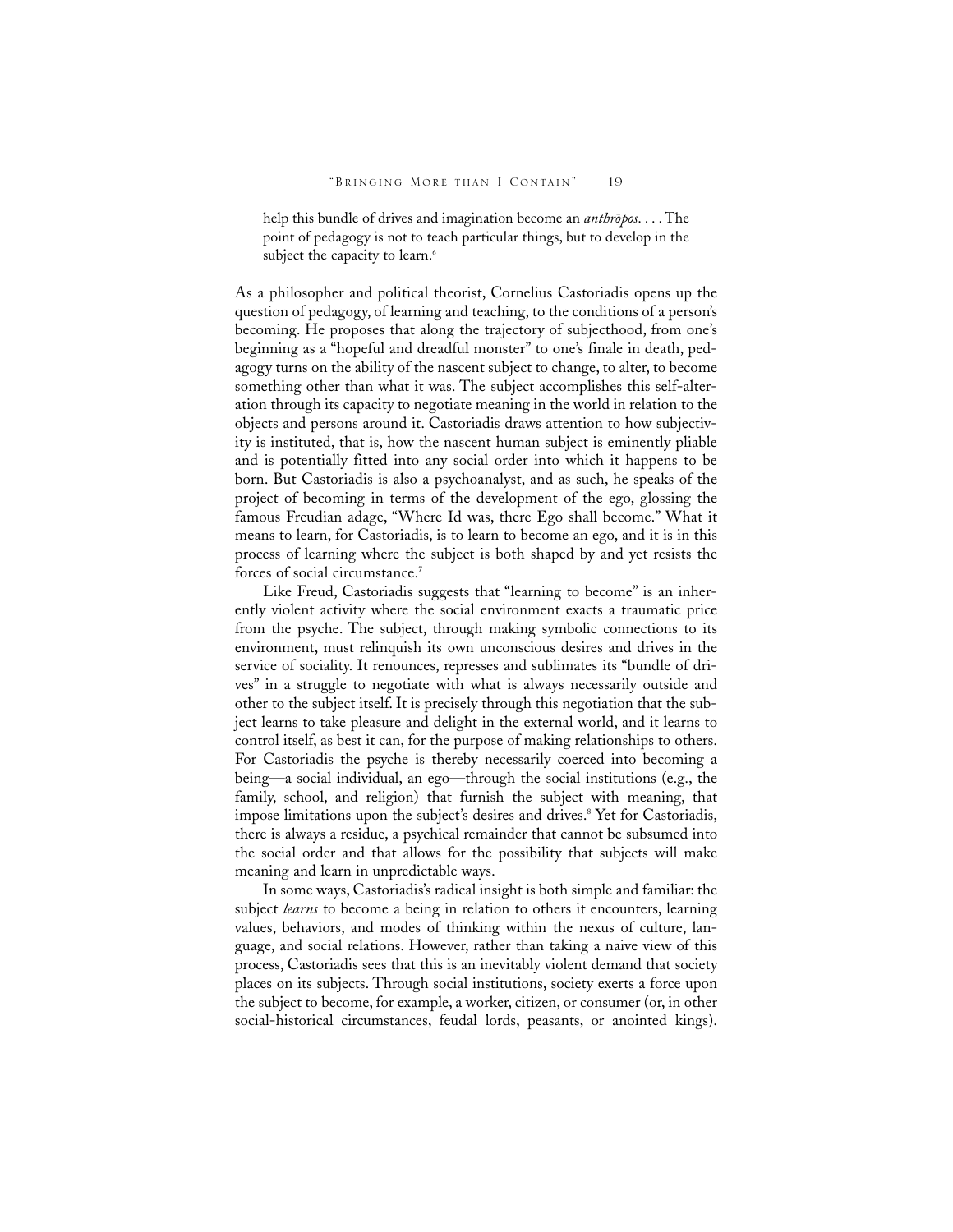Thus, insofar as education is a socializing institution *par excellence,* what Castoriadis underscores here is not only the need to speak of the violence *in* education, but the violence of education.<sup>9</sup> It is important to signal that I am employing neither a metaphorical usage of the term nor one designed to erase the differences between specific acts of violence (e.g., neglect, humiliation, fear, abuse, torture). Indeed, acts of violence such as these are of a completely different order, for suffering is here inflicted through hatred, cruelty, and indifference. My emphasis here is on the inevitable external force that has the power to subject, that compels us to learn and become. In this sense, education, by its very socializing function and by its mission to change how people think and relate to the world, enacts a violence that is necessary to the formation of the subject (this is, after all, what is meant by "formation"). Following the metaphysical formulations of Derrida and Levinas, on the one hand, and the psychical formulations of psychoanalysis, on the other hand, violence is a necessary condition of subjectivity. Thus the question is not so much whether education wounds or not through its impulse to socialize, but whether it wounds excessively and how we (as teachers) might open ourselves to nonviolent possibilities in our pedagogical encounters.

Castoriadis's portrayal is helpful in examining a major assumption underlying education, and social justice education in particular: that educators teach in the hope that others will learn and change. Yet at the same time, it challenges education's innocence. Learning to become depicts well the ontological stakes in processes of learning, both in terms of the benefits of change and the high prices to be paid in terms of the coercive nature of subject formation. It echoes the comments students often make when they begin to think and experience their own lives differently through new ideas, concepts, and relationships to other people. It is not uncommon, for example, to hear even adult students say, "I have never thought of myself this way before reading this book," or "My life has changed as a result of taking this class." My own educational history speaks to such moments of elation. These declarations of change, however, are often accompanied by statements of struggle in making a relationship to a knowledge that is outside the subject; students wrestle with the otherness and difference that are presented to them through the curriculum and through the bodies of teachers and students they encounter. Building on Castoriadis's view, such difficulty suggests that there is something profoundly at risk in coming to know, involving renunciations and sacrifices that are sometimes too great to bear. Students often feel that once they struggle to know something, they can never be quite the same again. And as if this struggle were not enough, the process continually returns, refusing to offer consolation for very long. Egos are not formed, nor are desires done away with once and for all. The ego is never finished but always incomplete, not "an attained state but . . . an active situation."10 This means that the ego is continually vulnerable to the potentiality of violence, to the recurrence of learning to become.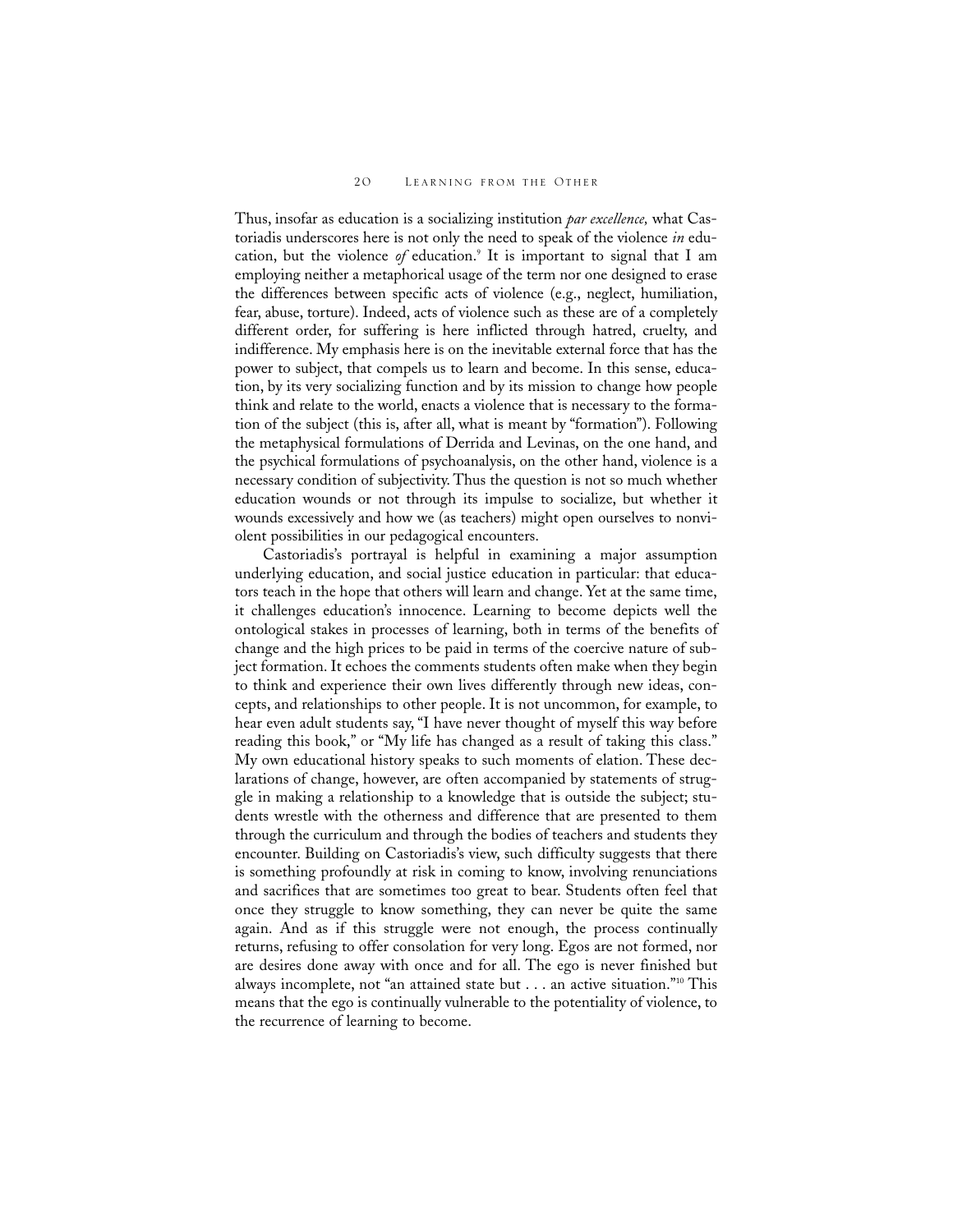Thus, pedagogically speaking, the simplicity of Castoriadis's insight is deceptive, for although it seems to depict, in a straightforward fashion, the ontological possibilities of learning, it also highlights the ethical aspects of learning itself, insofar as learning is accompanied by a certain violence to the subject. Moreover, this violence is occasioned not only by the content of what one learns but by the structure of the demand to learn itself. To illustrate this point more thoroughly, let us turn to a pedagogical interaction often held up as a paradigm of learning, namely, Plato's *Meno*.

## A PEDAGOGICAL DEMAND IN THE GUISE OF A QUESTION

"Can you tell me, Socrates, whether virtue is acquired by teaching or by practice; or if neither by teaching nor practice, then whether it comes to man by nature, or in what other way?"11 Meno's question is the opening line in Plato's drama of teaching's limits. It teases and provokes, inciting Socrates to address the relationship between teaching and ethicality. The crux of the Socratic position in Plato's dialogue is a refusal of the possibilities of teaching virtue. Socrates turns teaching away from didactic pronouncement, turns learning away from factual acquisition, and concludes that virtue is not something that can be taught because learning and teaching are themselves impossible. Meno's incredulity echoes our own: "How do you mean that we do not learn, but that what we call learning is recollection? *Can you teach me that this is so*?" (81e, emphasis added). Caught within Meno's demand to teach that which cannot be taught, Socrates replies, "You are a rascal. You now ask me if I can teach you when I say there is no teaching but recollection" (82a). Shoshana Felman remarks that Socrates "inaugurates his teaching practice, paradoxically enough, by asserting not just his own ignorance but the radical impossibility of teaching."<sup>12</sup> But is the performance of his practice congruous with his assertion?

The teaching practice that Socrates inaugurates involves an encounter with Meno's slave boy in an attempt to prove to Meno that learning is recollection and that teaching is, by extension, impossible. We are made witness to a lesson within a lesson. In a subtle bit of irony, Socrates' "teaching" of the slave itself becomes an object lesson for Meno. "Pay attention then whether you think he is recollecting or learning from me," states Socrates (82b). The subsequent interaction with the slave boy takes on the twofold burden of teaching both the boy and Meno. On the one hand, questioning the boy supposedly substitutes for teaching him, yet the *performance* of questioning reveals itself as a teaching: teaching occurs in the guise of a question. On the other hand, Meno is instructed by example, not by question: he is to learn by *observing* Socrates *perform* the question.

What I wish to consider, through a close reading of the text, is how this double performance of Socrates' questioning provokes a demand for alteration;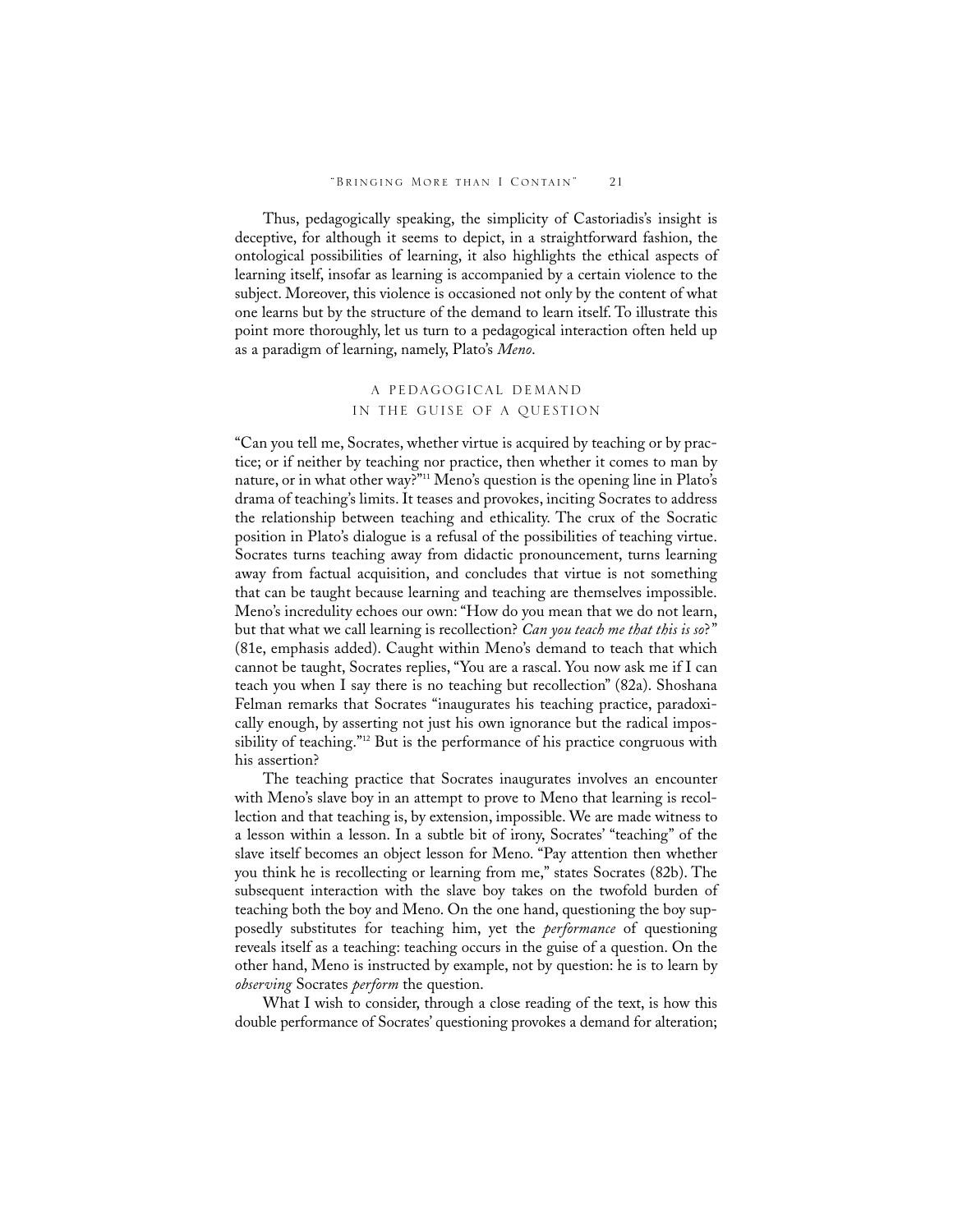it acts as an instantiation of subject formation, of learning to become, for both Meno and the boy, a becoming that is fundamentally about the asymmetry between self and other, between teacher and student, in this case. What is important to investigate, for my purposes here, is not only what Socrates *says (à la lettre),* but his *saying:* teaching through questioning has both rhetorical effect and ethical command. Socrates cannot simply be taken at his word.

## A NARRATIVE OF LEARNING, OR THE TYRANNY OF THE QUESTION?

The scene with the slave boy narrates three moments in the path of learning to become for the boy, and each of them revolves around a series of lines to be geometrically organized. Initially, Socrates' questioning is simply a rephrasing of a truth statement, to which his pupil responds in the affirmative, the response having been embedded in the question itself: "A square then is a figure in which all these four sides are equal?—Yes indeed" (82c). In his various replies to further questions, the student knows that he knows, and he finds a degree of naive certitude: a belief that certainty is attainable through the teacher's question.13 Meno, too, as witness to this event, is convinced of the boy's knowledge and of Socrates' powers as a teacher.

The pedagogical experiment continues at an increasing level of complexity, that is, the pupil is asked to perform functions that are not apparent in the phrasing of the question. The boy begins to stumble, trying to calculate what length of line is needed to form an eight-foot-square figure, and he finally gives the erroneous answer of three feet. Through Socrates' persistent questioning, the boy realizes he has given the wrong answer:

- Socrates: How much is three times three feet?—Nine feet.
- Socrates: And the double square was to be how many feet?—Eight.
- Socrates: So the eight-foot figure cannot be based on the three-foot line?— Clearly not. (83e)

This inaugurates the second step in learning. Socrates identifies this point at which the pupil is at a loss as a *necessary* "fall into perplexity." Here the slave boy understands that he has given the wrong answer. In one of his numerous asides to Meno, Socrates says, "Do you think that before he would have tried to find out that which he thought he knew though he did not, before he fell into perplexity and realized he did not know and longed to know?" (84c). Socrates sees his questioning as provoking a crisis, what Melanie Klein acknowledges, as we will see, as the anxiety necessary to provoke the emergence of the ego. Such falling into perplexity, into a crisis, or into a state of anxiety, indicates not merely an ignorance on the part of the subject but an *acknowledged* state of ignorance: "as he [the boy] does not know, neither does he think he knows" (84b). Socrates has, in effect, made possible a shift in the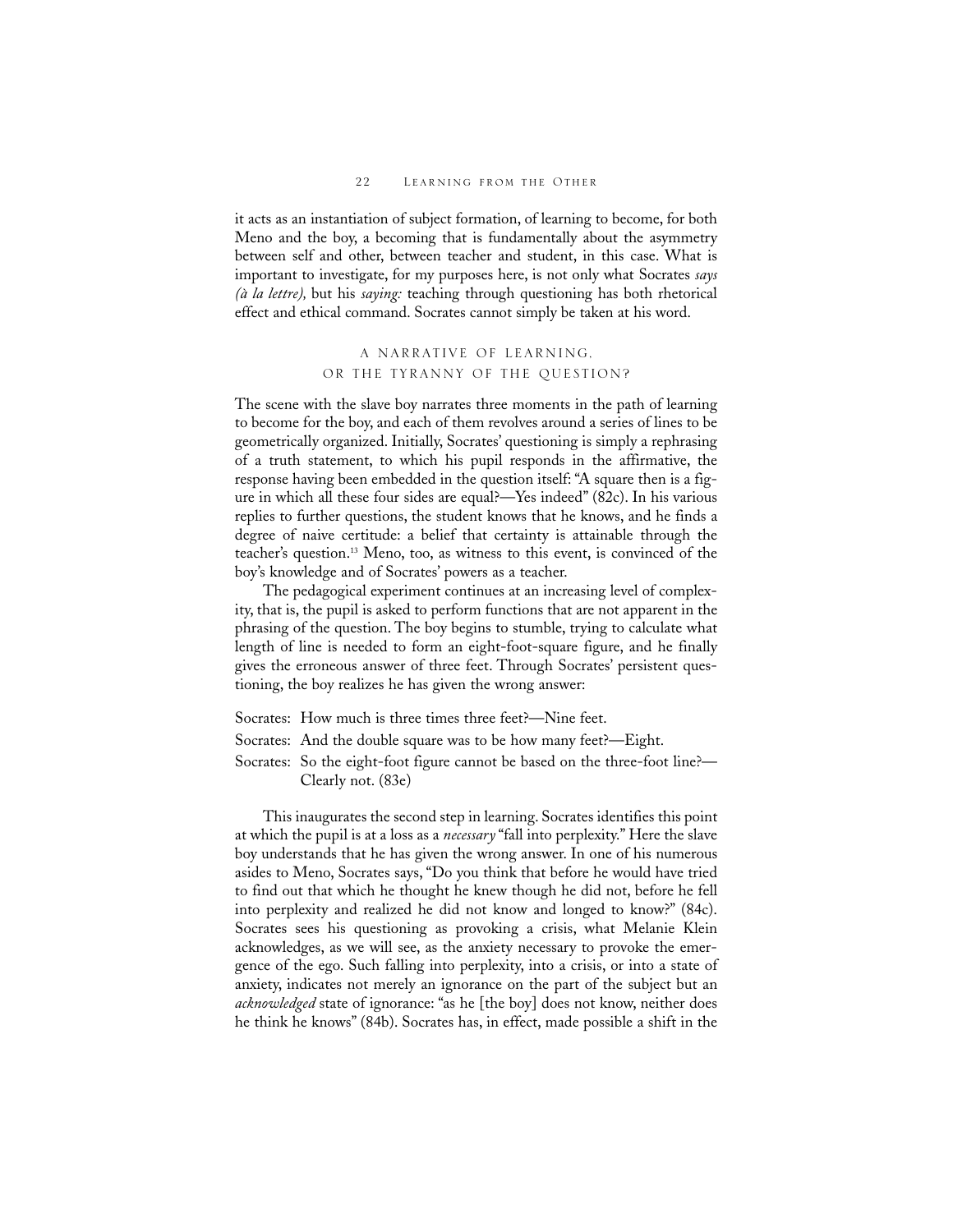boy's thinking about his own learning, and sees this as necessary to the pursuit of knowledge itself. An alteration of the subject is required in order for there to be a continuation in the pursuit of knowledge and of new understandings: we must know that we do not know so we can pursue what there is to know.

Similarly, Meno is equally unsure of what he is witnessing. What seemed to be certain (that the boy knows) is no longer the case. Socrates' parenthetical remarks to Meno at the point of the slave's perplexity attempt to console Meno over his own confusion. Socrates prompts him repeatedly to, in effect, pay attention: "Look then how he will come out of his perplexity while searching along with me. I shall do nothing more than ask questions and not teach him. Watch whether you find me teaching and explaining things to him instead of asking for his opinion" (84c-d). Both in its substance and rhetorical drive, Socrates' speech massages Meno's worries, while on the other hand he continues to subject the slave boy to a new round of questions.

The climax of the scene ushers in the third phase of learning. Socrates draws for the slave boy a series of diagonal lines cut through each of the four squares they have been working with.

| Socrates: Each of these lines cuts off half of each of the four figures inside it,<br>does it not?—Yes.                                                                                                                                                                               |
|---------------------------------------------------------------------------------------------------------------------------------------------------------------------------------------------------------------------------------------------------------------------------------------|
| Socrates: How many of this size are there in this figure?—Four.                                                                                                                                                                                                                       |
| Socrates: How many in this?—Two.                                                                                                                                                                                                                                                      |
| Socrates: What is the relation of four to two?—Double.                                                                                                                                                                                                                                |
| Socrates: How many feet in this?—Eight.                                                                                                                                                                                                                                               |
| Socrates: Based on what line?—This one.                                                                                                                                                                                                                                               |
| Socrates: That is, on the line that stretches from corner to corner of the four-<br>foot figure?—Yes.—Clever men call this the diagonal, so that if<br>diagonal is its name, you say that the double figure would be that<br>based on the diagonal?—Most certainly, Socrates. (85a-b) |

The pupil here becomes certain of his knowledge, has become convinced, as Meno is after him, that he can come to know that which he did not know. Indeed, both "students" are surprised and, by the end of the brief encounter, are convinced that knowledge was theirs to recollect from the start.

We witness this trajectory of coming to know as perhaps the pedagogical event *par excellence,* an event that calls upon us to take delight in the power of the teacher to facilitate and give birth to knowledge "in" an other, without recourse to didactic procedures. Socrates' own insistence that his act of questioning is a nonteaching event, is a practice of midwifery, obliges us, however, to rearticulate what we have just witnessed.

The three movements of learning that Socrates' teaching narrates—naive certainty, acknowledged ignorance, and certainty of knowledge recollected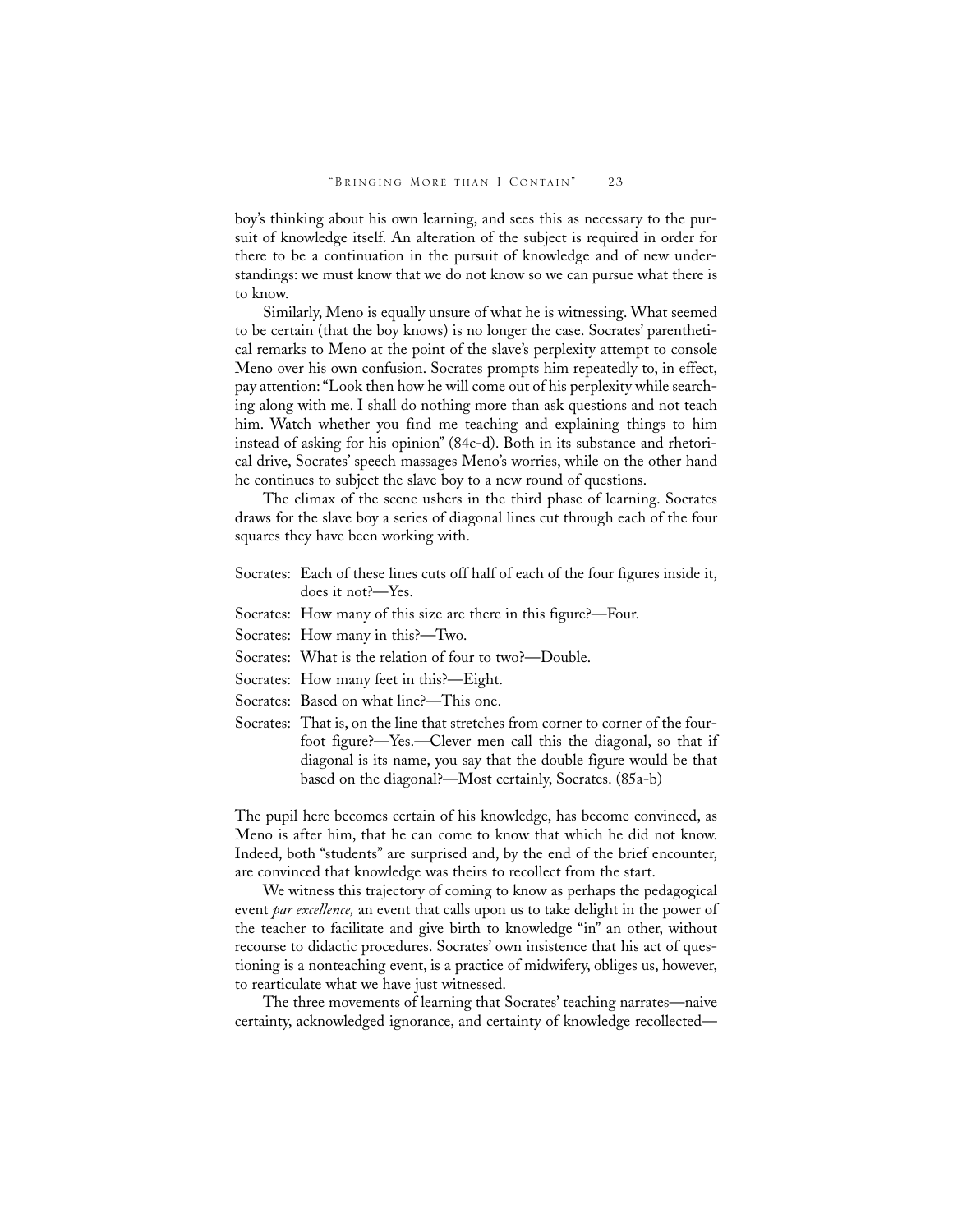do not, however, easily map on to the performative aspect of Socrates' questioning. The narration consists of a pedagogical scene that is continually refused by the teacher to even *be* a scene of teaching. For Socrates, teaching is impossible precisely because what there is to know is not transmissible, but recollected. Learning is made possible for the slave boy only because Socrates refuses teaching itself, refuses the grammar of didacticism where the imperative reigns over the interrogatory, the expository over the exploratory. Plato serves up the irony of teaching in the very consummate figure of the teacher, Socrates: the good teacher is someone who does not teach, or more appropriately, who does not see oneself as teaching. Socrates is the teacher, who, like the perfect murderer, makes it appear that teaching has not taken place, who leaves the scene without a trace, and who, moreover, is convinced of his own innocence.

This innocence, however, seems spurious at best and might serve to illustrate to all educators the need to be attentive to the demand for alteration that structures the conditions under which we come together to teach and learn. Performatively speaking, in a pedagogical scene where teaching is supposedly absent, where the teacher is an innocent facilitator, Socrates exhibits himself as a crafty questioner, a skilled wordsmith who carefully scaffolds the possibilities of response. Questions pregnant with insinuation offer the boy a means for organizing, quite literally, what begins as a series of lines drawn in the sand. The slave boy develops new opportunities for symbolizing lines and their values, and he alters his understanding as he proceeds to be questioned. In fact, the questioning pursues him relentlessly until this alteration comes about, until he thinks geometrically, so to speak. Socrates offers him words in the place of lines, offers him geometrical and mathematical relationships where he apparently saw none before. Despite his assertion that teaching is impossible, that questioning is not teaching, the artful rhetorician nonetheless structures a number of possibilities for the boy's subjectivity.

Most obvious, perhaps, the boy's position as a slave is a mode of being that is continually underscored through the act of questioning. The boy is very much unlike the interlocutors that people Plato's dialogues, such as Meno himself, and Socrates addresses the boy *solely* through the medium of the question. This sets up a set of discursive rules where the slave is only to speak when asked: the questions are crafted in such a way as to limit the opportunities for further engagement (e.g., "does it not?," "consider it this way," as opposed to "what do you think?" or "why might this be the case?"). The slave boy comes into being *through* the question: the boy's performance as a slave is the complement to the teacher's performance as questioner.<sup>14</sup>

Just as important, for the purposes of exploring the process of learning to become, the boy learns to recognize himself as a learner. Moving from the fall into perplexity into the realm of certitude, he becomes a subject of pedagogy, a subject that has learned to become a subject of learning. Under the tyranny of the question, the relation between what he knows about geometry and what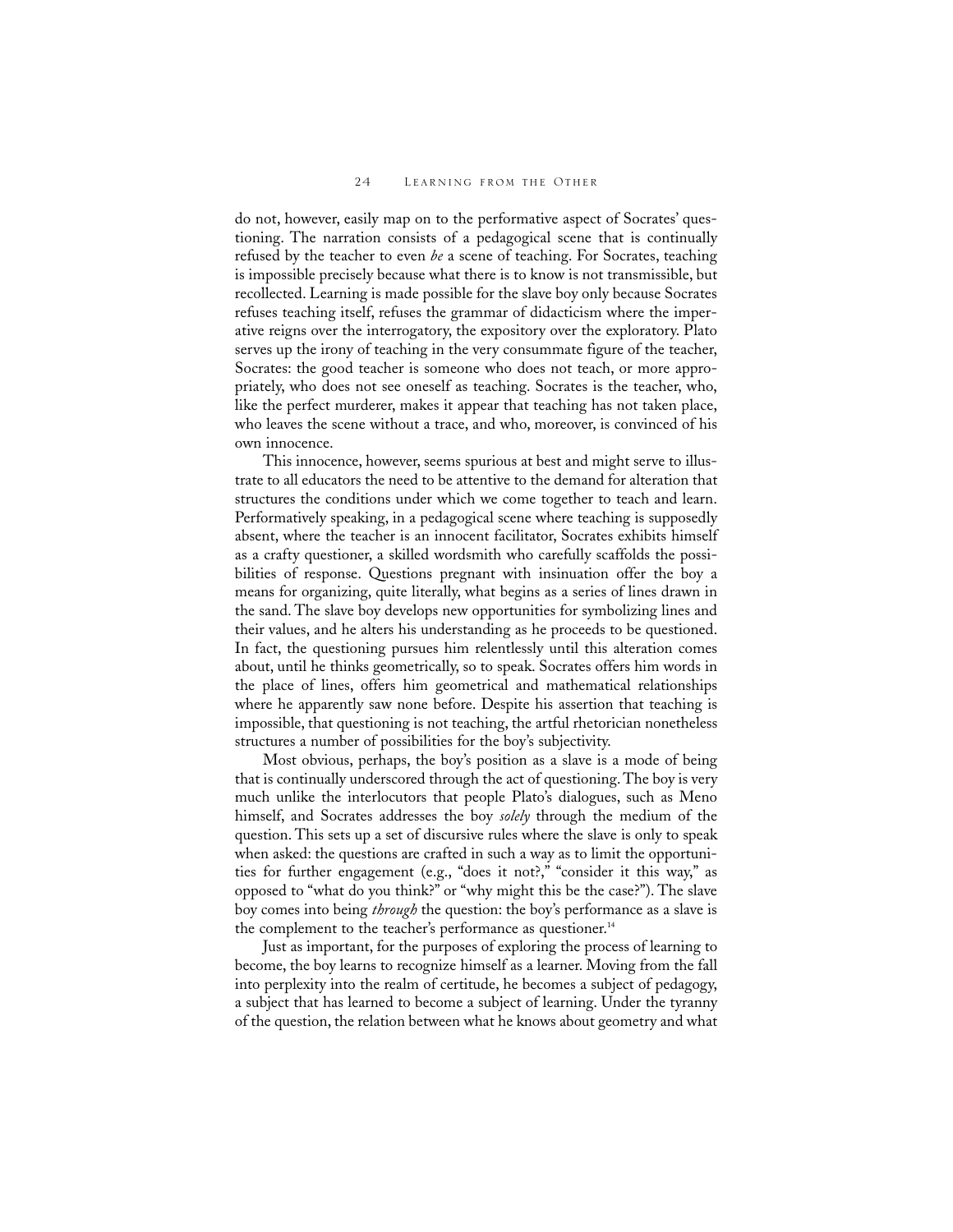he knows about himself is regulated. Yet by proclaiming the question to be innocent, Socrates obscures the fundamental structures of alteration and asymmetry that are present between teacher and student. These are the very structures necessary for the boy to assume his position as a learner.<sup>15</sup>

Meno's learning, while following a similar path—naive certainty, acknowledged ignorance, and certainty in knowledge recollected—is, however, significantly different in one respect: it comes about from the supposed *witnessing* of the questioning. Functioning as proof, as evidence of learning as recollection, the encounter presumably speaks for itself. However, throughout the encounter, Socrates interrupts himself and offers Meno a language for interpreting what he is seeing. Just as these asides to Meno function to objectify the slave, they also function to make Meno a subject of pedagogy and convert him to Socrates' view. Here we see the art of teaching as persuasion. The lesson with the slave boy cannot—and will not—speak for itself but requires the intervention of the teacher to disrupt its discourse. To learn from the lesson that learning cannot be taught requires Socrates to *teach,* to *tell* Meno that learning cannot be taught. Plato's figure of the teacher as nonteacher is indeed ironic! The object lesson Socrates devises suffers under the weight of its own intentionality to instruct: a naked didacticism and demand for alteration are revealed under the guise of the question. Thus, what I am suggesting here is that while these two pedagogical experiences are carried out differently, there is a violence located in both of them insofar as they force each student to become a subject of pedagogy through the demands of becoming a learner.

### THE HOPE OF NONVIOLENCE

To say that violence occurs despite the teacher's intentions, despite whether or not one acts as facilitator or with extreme didacticism, seems to leave one with little hope. Learning to become occurs within a teacher-student relation, where the struggle to symbolize and make meaning takes place within complicated dynamics of communication. However, what I wish to suggest here is that it is also precisely in our relationality with others where hope is to be found. Consider, for instance, the following example written by a student teacher reflecting upon an experience in a first-grade class.

At the beginning of the morning children change their outside shoes to inside shoes, take off jackets and place them along with their knapsacks on coat hooks in the classroom cupboard. At 8:50 A.M. students are sitting on the carpeted area of the classroom and stand for *O Canada* that is announced over the P.A. system. The students have been instructed not to move or talk. I hear crying from a girl that is standing at the back of the room. The host teacher ignores the crying and continues to sing *O Canada* with the rest of the class. I walk directly to the girl that is crying. I ask the girl if she is hurt. She says "no." I then ask the girl why she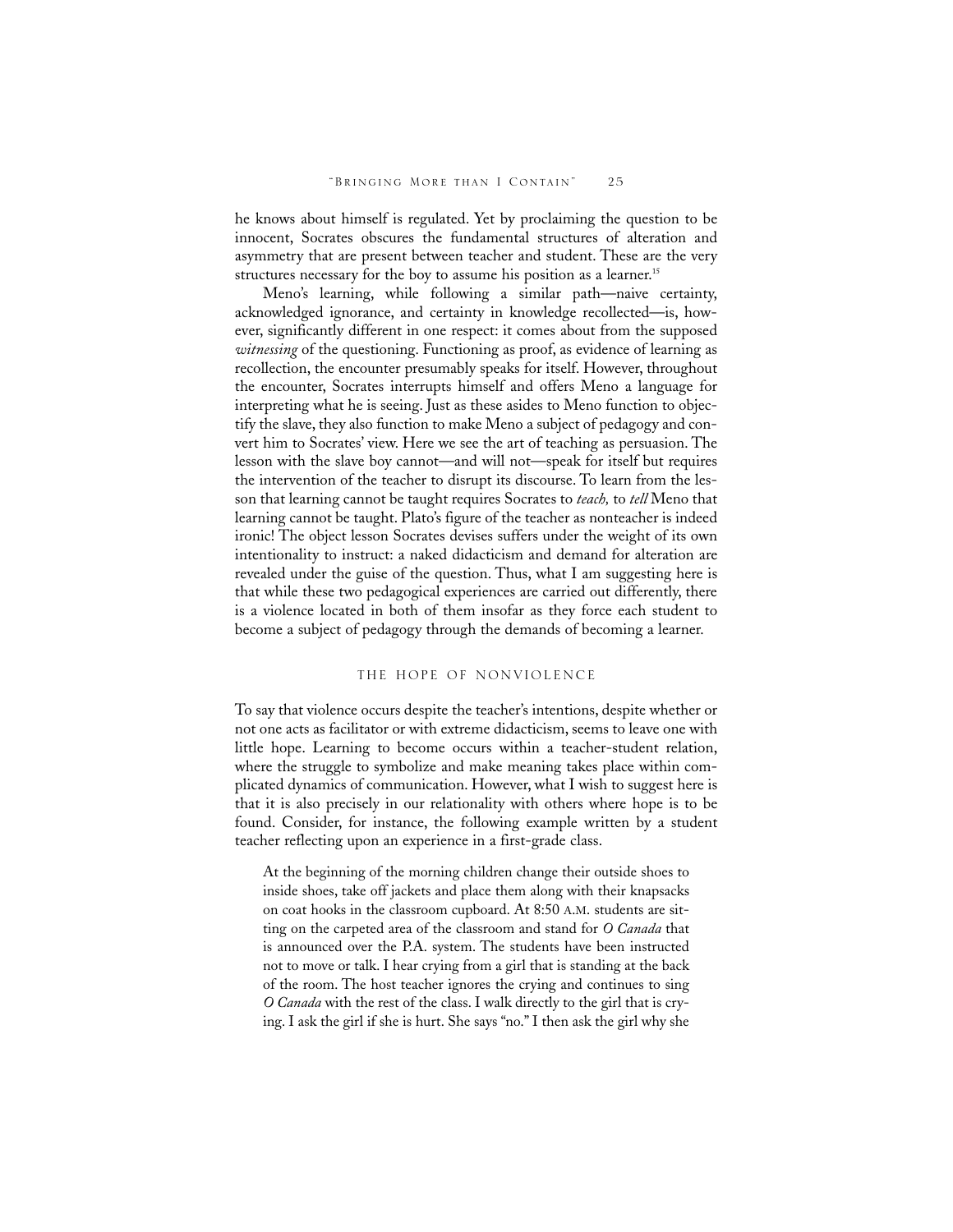is crying. She says, "I could not go to the washroom because we can't move during *O Canada*." I notice her legs are rubbing against each other. I whisper in the girl's ear if she is wet. The student says "yes." She cries louder. The host teacher continues to stand and looks away from me as I look at him. I take the girl and we walk outside the class toward the health room. (student essay, December 1998)

Explored from Castoriadis's point of view, the girl portrayed here has learned to become a student who obeys the rules and procedures around a particular activity. Part of what is demanded is that the student control, however unsuccessfully in the final analysis, her own desires and needs in the service of performing a social ritual, the singing of the national anthem. In her own words, what she has learned is "I could not go to the washroom because we can't move during *O Canada*." The ego here understands the limitations and restrictions placed upon it by an external force: the school routine, the teacher's rules. She symbolizes that relationship in a particular way, associating the singing of the anthem with bodily stillness and control. Such symbolization displays a mode of understanding that incorporates the coercive impulse of education, where subjectivity is forged within the demands placed upon it, and, as Klein writes, such symbolism "is the basis of the subject's relation to the outside world and to reality in general."16 The turn to language to explain her subjection simultaneously signals her entry into subjecthood.<sup>17</sup>

In retelling the incident, it is also evident that the student teacher is struggling to symbolize her relationship to the girl, to the host teacher, and to herself. By writing her scenario in the present rather than past tense, she is doing more than merely describing *un temp perdu;* instead, her retelling suggests an ongoing engagement with a past that continues to haunt her present. That is, the incident is not simply an event that has passed without comment, like so many others that occur throughout her day, but participates in her negotiations of what it means to be a student and a teacher. Does becoming a teacher necessarily mean learning to make certain concessions to rules and routines that might be hurtful, at times, to students in the class? A mature and thoughtful woman, she, too, is subject to an event that has challenged her sensibilities, that is demanding of her to participate in something—and become someone—to which she is utterly resistant and from which she attempts to distinguish herself. The scene captures a certain understanding of the culture of schooling, and it is the student teacher's continual resistance to rules at the expense of human relationships that marks her (ambivalent) entry into this culture. The witnessing of the event provokes a crisis to which she responds by retelling it as a story where she is not like the host teacher: she approaches the girl who is in tears and thereby disobeys the established rules and routines. In her resistance, and in her attempt to work through the crisis this incident has provoked for her, she in effect splits teacher as an institutional figure from teacher as a compassionate person. However, what is of particular significance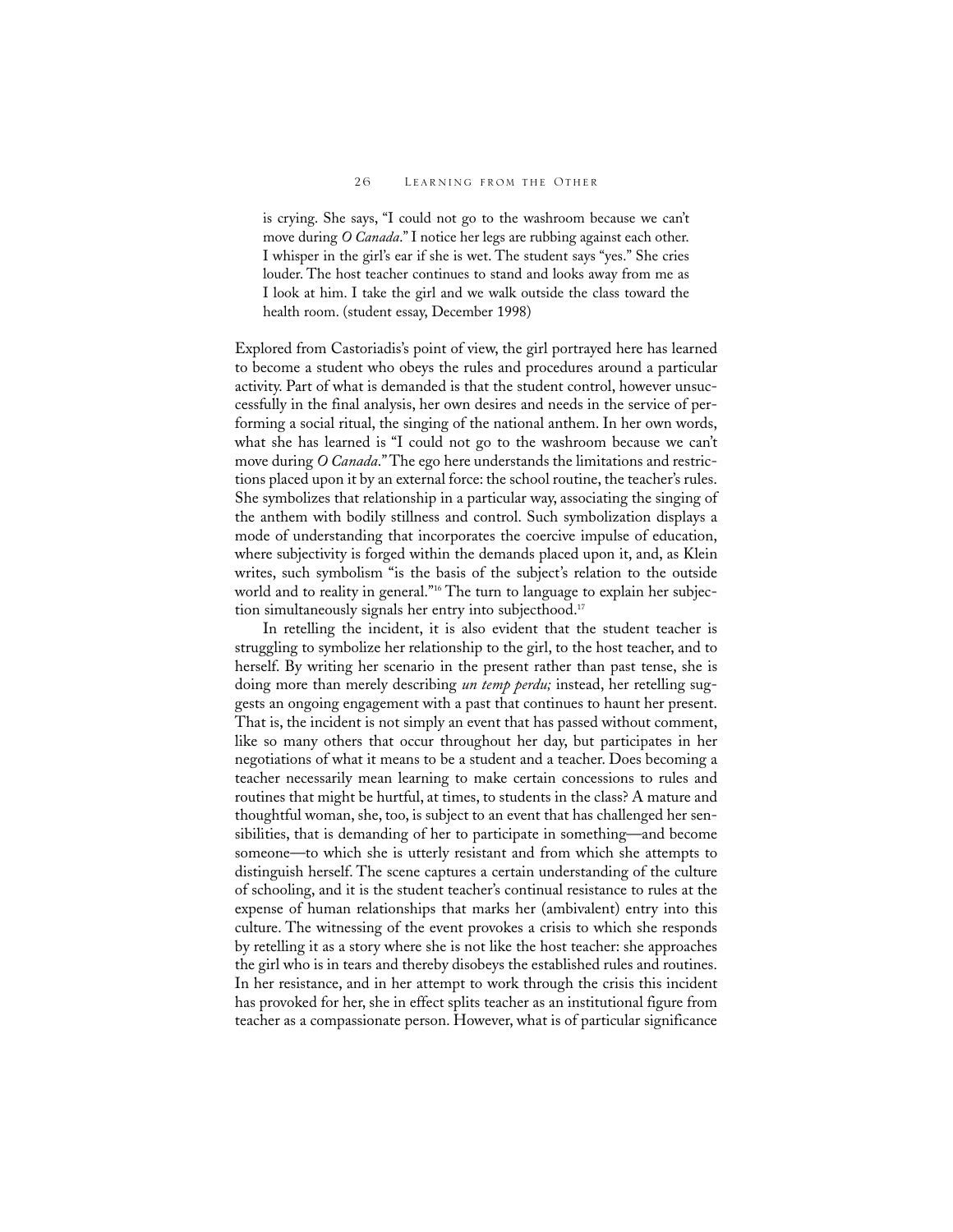for my purposes here is not an interpretation of the content of her retelling (e.g., the splitting, the distancing from the teacher), but how the act of retelling attempts to capture her experience of learning as a form of coercion. That is, learning to be a teacher at this point is akin to learning to act like a teacher and, as this incident revealed to her, such learning is placing certain (undesirable) demands on who she is.

Thus the coercive force of education is here doubled: in seeking to articulate a position for herself that can only be caught within the tensions of being part teacher/part student, the student teacher offers a narrative that both reveals the violence of learning to become a teacher and the violence of learning to become a student. The retelling, as a form of symbolization, suggests, like the girl's own symbolic articulations, that learning to become (and the future toward which it beckons) can be fraught with anguish and traumatic awareness.

There is, however, another moment present whereby the girl's learning to become a student and the student's learning to become a teacher are disrupted by another event: their relationship to each other. In this instance, there is another mode of relationality in evidence. The interaction between the girl and the student teacher inserts another possibility in the girl's understanding of herself in relation to the anthem and makes it possible for her to imagine that there are other forms of social relation available to her. Similarly, the reaching out of the student teacher to inquire into the young girl's situation suggests a capacity for a relationality not premised on control or coercion. There opens up the potential for a nonviolent relationship, a relationship that is not based on denying or repudiating the student's needs (bodily needs, in this case), but is rooted in a response that is quite particular to the situation at hand.

In working with the idea that pedagogy is a process of learning to become that involves violence, I wish to consider below the ways nonviolence might also be evident in pedagogical interactions more generally. More to the point, I ask what are the conditions for ethicality, even in the face of such ontological violence?

## LEARNING TO BECOME AND THE QUESTION OF ETHICS

As both the above examples imply, the idea that pedagogy is about the demand for learning to become crystallizes both the dream and the nightmare of education itself. On the one hand, it touches on the hope that people can think differently, can change the way they relate to one another, and can form new understandings of themselves and the world that make possible the very act of teaching and learning. As Britzman writes of education, "it demands of students and teachers that each come to something, make something more of themselves."18 There is an implicit rising to the occasion, as it were, a demand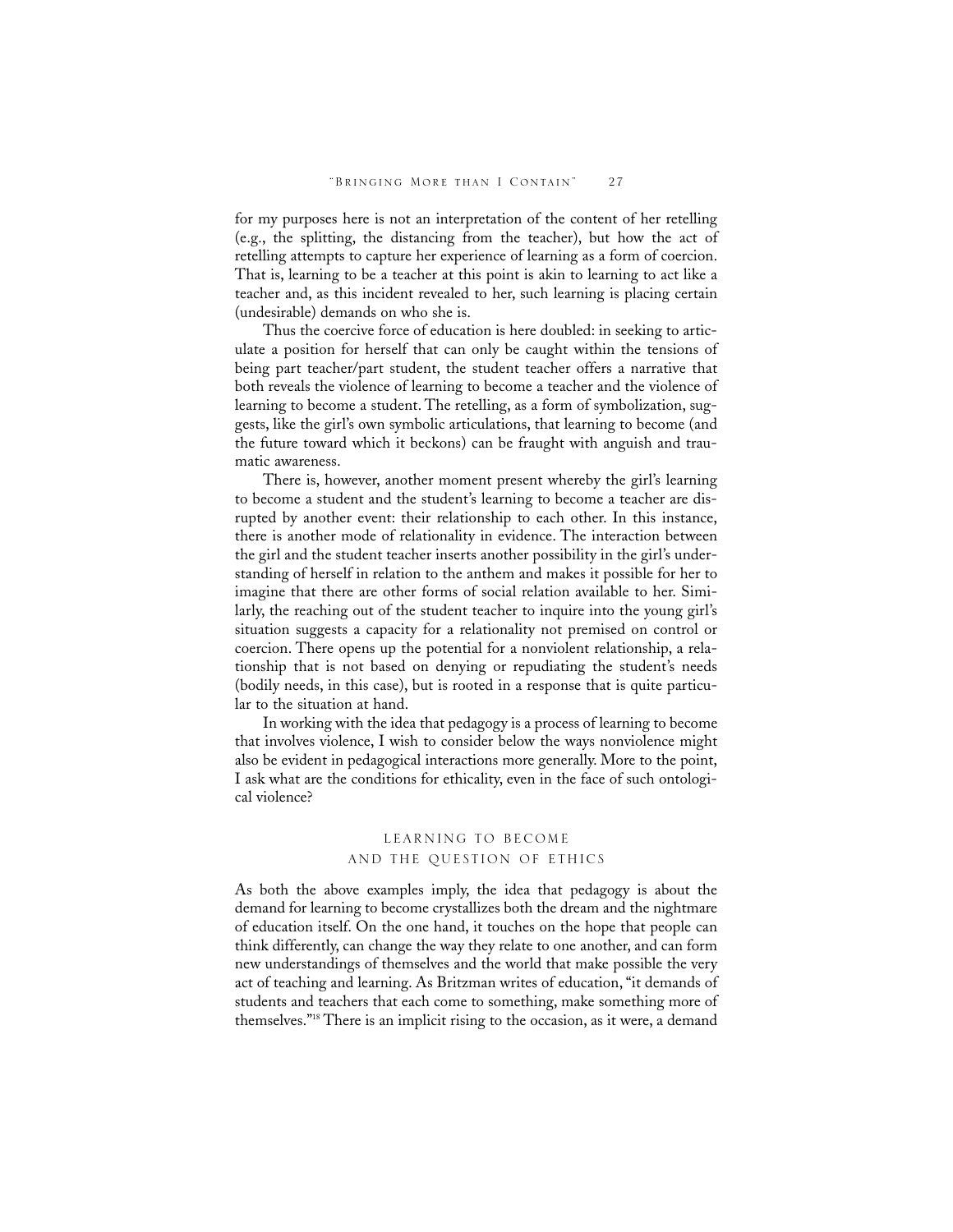for a certain kind of being in the classroom. On the other hand, the demand for learning to become carries with it a great burden, for if pedagogy is about the becoming of the subject, then it can become a tool for the most oppressive ends. Questions of a normative nature inevitably arise: Who is it that we, as educators and citizens, desire people to become?

Indeed, philosophically speaking, exploring the place of ethics in education often begins from this normative point of departure: What values are to be invoked in educational encounters? How might students be educated to become better citizens, more responsible moral subjects, or people who can live and work better across social differences? Roger Simon notes that pedagogy is not just about the teaching of morals, but is itself a "moral vision."19 Normative questions are often central in helping to define and reflect upon an educational project.

However, posing normative questions has the tendency to make ethics programmatic in its orientation to education: a set of duties or obligations that if well enough defined and well enough followed will produce the ethical behavior desired. Bauman remarks of men and women living in a postmodern world, "we look in vain for the firm and trusty rules which may reassure us that once we followed them, we could be sure to be in the right."20 Education is seen as a fulfillment or failure of prior principles of goodness and rightness—prior, that is, to the actual face-to-face encounters between teachers and students. In such an understanding, ethics comes to education from the outside. It asks education, often through appeals to empathy, or reason, or politics, or moral imperative, to become a better practice, to think about how it imagines its ideals; it also asks education to consider what students have to learn and how teachers and students need to act in order to ensure the realization of such ideals. What it often forgets is the uncertainty and unpredictability of the pedagogical encounter itself.

But what if one begins from a slightly different place? What if one begins with the "messy and ambiguous" nature of human reality?<sup>21</sup> What if one reflects upon the failure and uncertainty of the demand for learning to become? As Adam Phillips suggests, "people can never know beforehand, neither can their teachers, exactly what is of personal significance"; students insofar as they have unconscious desires "choose their own teachers . . . [an individual] picks out and transforms the bits [s]he wants, the bits that can be used in the hidden projects of unconscious desire."<sup>22</sup> Thus at the same time pedagogy demands that its subjects "learn to become," in practice, there is a great deal of uncertainty and unpredictability to the pedagogical enterprise. People bring a host of idiosyncrasies and unconscious associations that enable them to resist, transform, and create symbolic attachments that pedagogy cannot predict or control. Could the host teacher, in the above example, predict that the girl would so rigidly attach to the idea of bodily immobility that she would forfeit her own bodily needs? It may not be surprising, but is it a sure thing?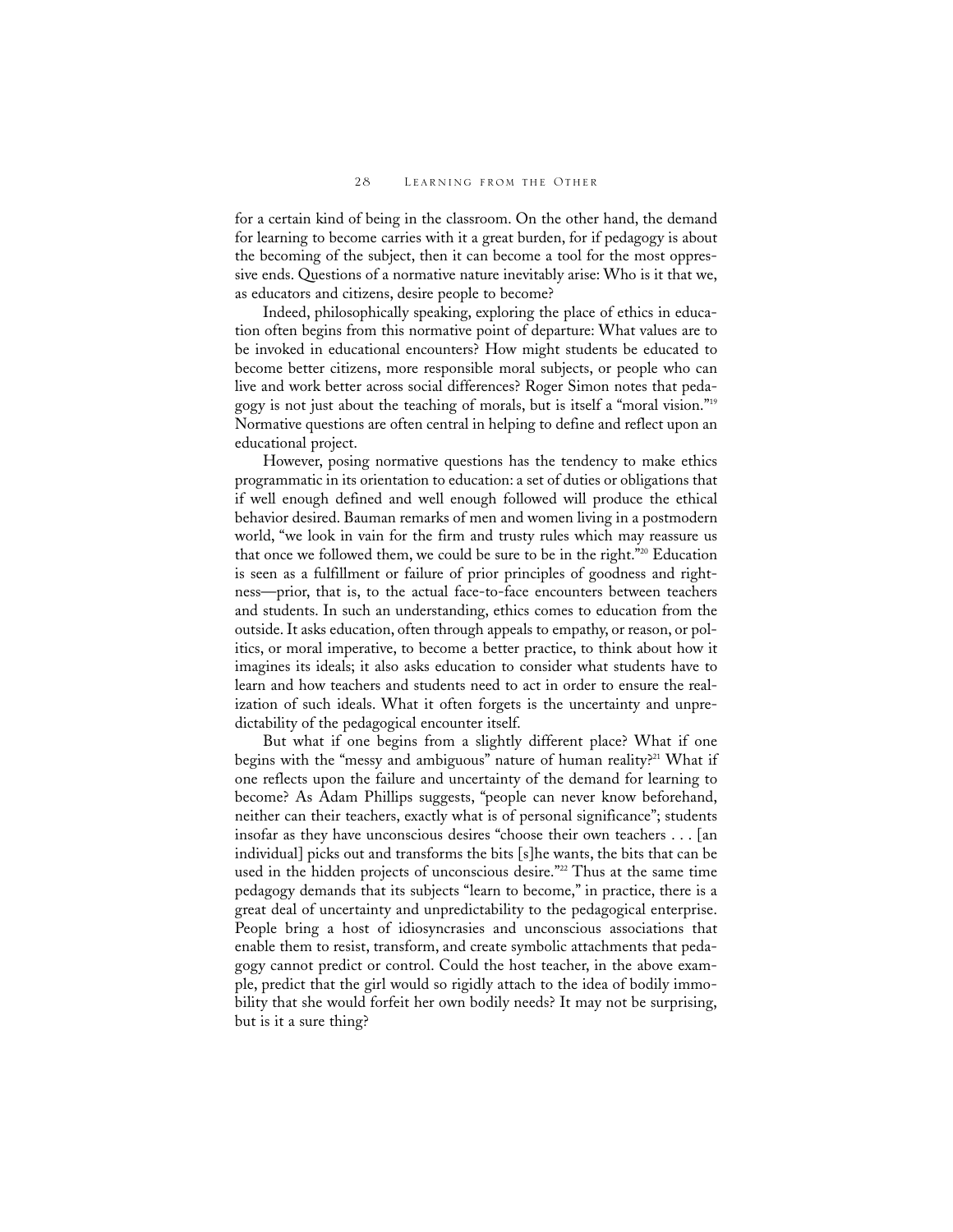Instead of asking what education ought to be, what if educators ask what makes ethics possible in education in the first place, particularly in light of the latter's uncertainty and its ontological entanglements with learning to become? What makes education receptive, perhaps even vulnerable, to ethicality? Taking my cue from Levinas, who holds that ethics consists in the nonviolent relationship to the Other, in the particular relation the self has to another person, I look at the specificity of relationships within the pedagogical encounter as possibilities for ethics.<sup>23</sup>

Shifting the focus from education as a scene where one ought to apply this or that principle to a scene where the conditions or contingencies of ethicality may be found means no longer simply thinking *about* education in relation to ethics; rather, it means thinking about ethics *through* education. This means exploring the day-to-day details of pedagogical encounters to see what they might offer in putting forth an understanding of education as a site of *implied,* rather than *applied,* ethics. To explore this idea of an implied ethics more fully necessitates reading teaching-learning encounters for the way they promote conditions for ethicality as they promote conditions for being, both of which involve relationships between self and Other.

## TEACHING AS "BRINGING MORE THAN I CONTAIN" AND LEARNING AS RECEIVING

Levinas is helpful in fleshing out pedagogical encounters, for he centers otherness at the very heart of teaching and learning. But what he means by otherness is important to highlight here, for it does not simply mean a sociological "Other" who is marginalized or maligned, nor does it simply signify another person who, as a subject, resembles myself. Simply put, for Levinas "the Other is what I myself am not."<sup>24</sup> In Levinas's view, self and Other exist as radically distinct beings; the Other is not "like me," nor am I "like the Other."25 Moreover, whatever psychical bridges a self does make with the Other, such as identification or empathy, merely serve to underscore the chasm that in fact separates the two. What is important for my purposes here is that it is in the very break between self and Other where Levinas locates both the conditions for ethics and the possibility for teaching and learning. Like Castoriadis in this regard, it is that which is outside the subject that provokes learning and alteration: the Other ruptures a sense of unified being.

Levinas suggests that teaching is about staging an encounter with the Other, with something outside the self, whereas learning is to receive from the Other more than the self already holds.

It is . . . to *receive* from the Other beyond the capacity of the I, which means exactly: to have the idea of infinity. But this also means: to be taught. The relation with the Other, or Conversation, is . . . an ethical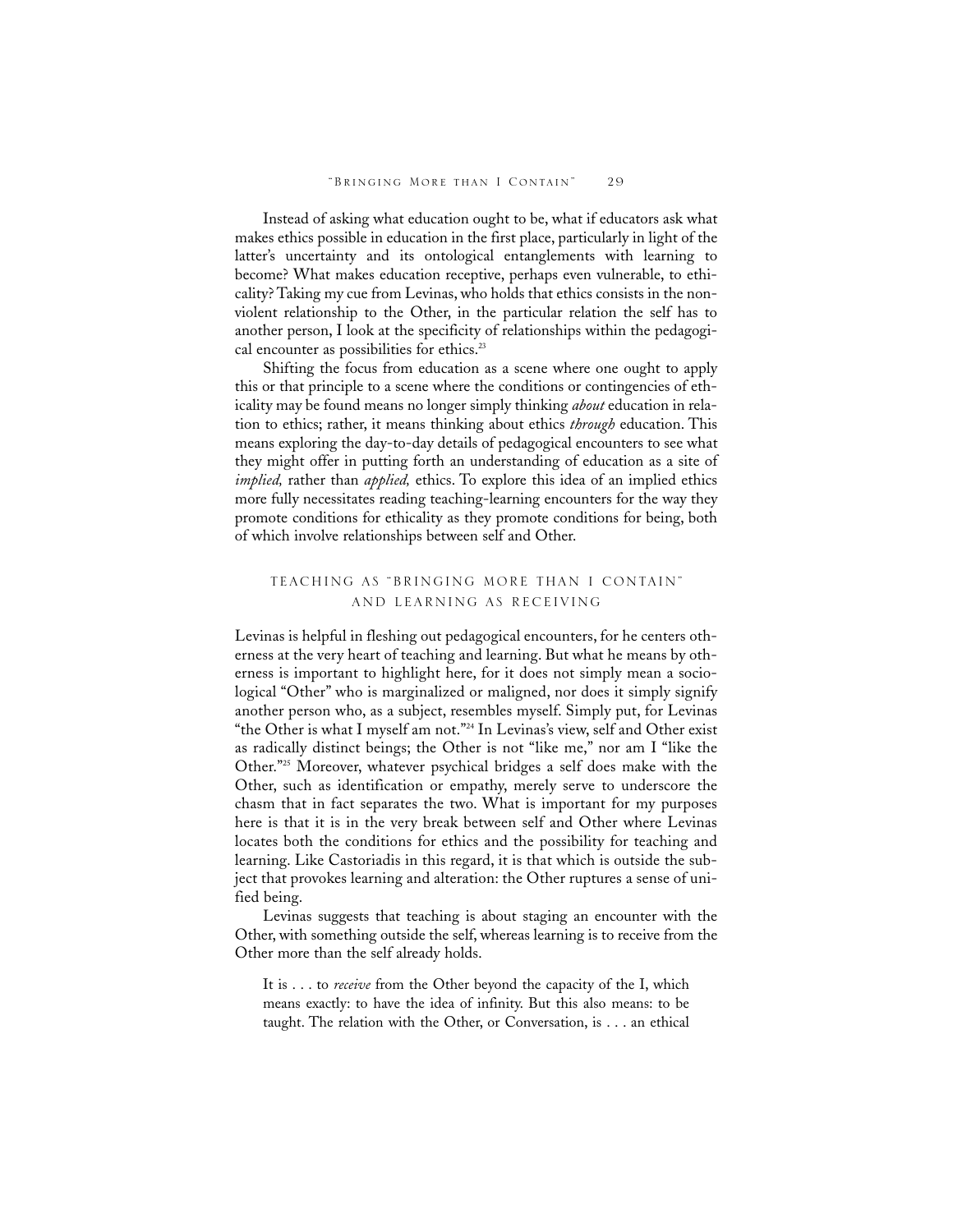relation; but inasmuch as it is welcomed this conversation is a teaching *[enseignement]*. Teaching is not reducible to maieutics; it comes from the exterior and brings me more than I contain.<sup>26</sup>

Note here how teaching and learning are conceived as an ethical relation, not because of some prescriptive injunction, but because there are present two distinct beings who come face to face in an encounter. For Levinas, teaching and learning, like ethics, lie in the "insurmountability of the duality of beings."<sup>27</sup> The Other signifies a limitless possibility for the self, and it is by coming face to face with such limitlessness that the self can exceed its own containment, its own self-identity, breaking the solitude of being for the self. In this view, teaching is only possible if the self is open to the Other, to the face of the Other. Through such openness to what is exterior to the I, the I can become something different than, or beyond, what it was; in short, it can learn.<sup>28</sup>

This view of teaching as "bringing more than I contain" is antithetical to the Socratic method that so predominates dialogical approaches to educational practice, where teaching is viewed as "bringing out of the I that which it already contains." The latter is, of course, more familiar: a pedagogy of recollection and self-knowledge, where the teacher as midwife facilitates the birth of students' knowledge. As discussed previously, in the Socratic view, learning supposedly happens almost in spite of the teacher. It is the skill of the teacher to elicit that which is already inside the subject, not the social encounter per se that matters. The maieutic method erases the significance of the Other and claims that learning is a recovery contained within the I, rather than a disruption of the I provoked by the Other in a moment of sociality. Levinas writes, "This primacy of the same was Socrates's teaching: to receive nothing of the Other but what is in me, as though from all eternity I was in possession of what comes to me from the outside. . . ."29 However, as we have seen, this is also a fiction in terms of how the question itself comes from outside the subject via the Other.

In contrast, what is important to Levinas's view is that it is sociality—the encounter with the Other who is radically distinct from the self—that enables the self to learn and to change. By recentering the importance of teaching, Levinas compels educators to think about their responsibility in terms of this otherness, something that the Socratic view, because of its emphasis on what is self-same, cannot. By posing otherness as a condition of learning, Levinas's view underscores the point that teaching cannot abandon its ethical significance or run away from the possible consequences it generates.

Pedagogy seesaws between the "bringing more than I contain" that teaching aspires to and the "receiving beyond the capacity of the I" that learning strives to achieve. Within this movement, of course, there are many surprises and shifts, and the roles marked out for teachers and students are not so rigid as perhaps they first appear. Heuristically, Levinas's focus on the centrality of otherness to teaching, learning, and ethics lends insight into the demand for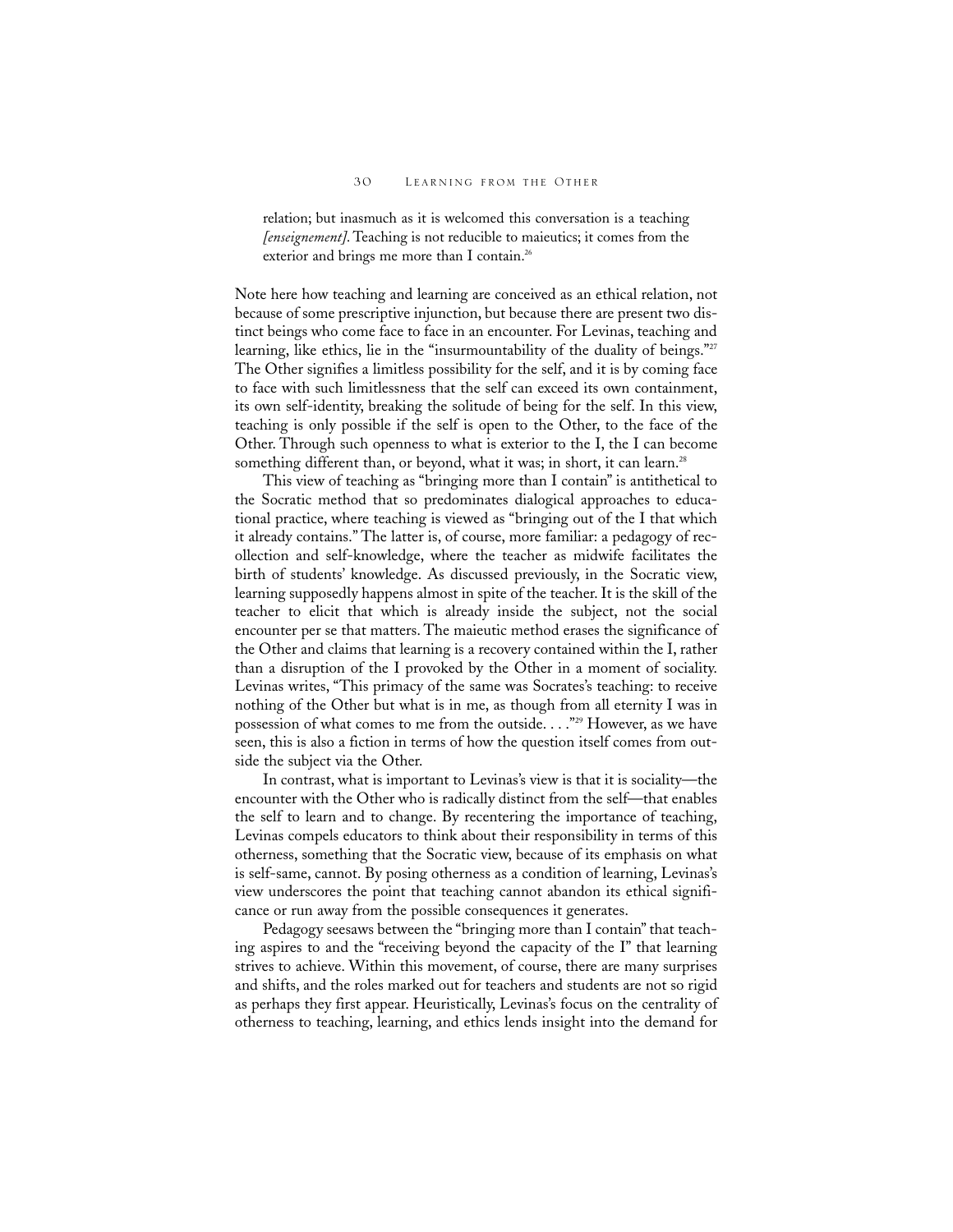alteration that pedagogy makes, and it enables teachers to begin to consider what responsibilities they have toward those they teach. This is not to suggest that students do not have responsibilities themselves; their capacity to receive and to be open to difference is certainly an ethical response, according to Levinas. But the question that remains for educators is how, in the face of the violence that is implicit in the pedagogical demand for learning to become, might we be open and responsible to the Other?

Here is the crux of the tension. The subject can only become an ego if it is forced to repress or sublimate certain wishes and drives in the service of sociality, yet it must also be open, or receptive, to what is outside itself in order for this to occur. Teachers, as the vehicles through which the pedagogical demand for learning to become is made real for students, cannot escape their role—they require students to make symbolic attachments and meaning out of the curriculum they present, and in doing so they cannot escape a certain degree of coercion. It is not simply by repressing this coercion, by convincing ourselves that education is otherwise, that those of us committed to the project of education will arrive at ethical solutions that avoid this coercion. In fact, taking refuge in education's innocence denies the possibility of asking ourselves ethical questions, for it is precisely because violence is inherent to learning to become and because teachers and students are continually vulnerable to each other in the face of this violence that the question of nonviolence can even be raised. As Levinas himself writes, it is the potential to do violence that suggests its own reversal: "The face is exposed, menaced, as if inviting us to an act of violence. At the same time, the face is what forbids us to kill."30 Or, elsewhere: "Only beings capable of war can rise to peace."31

For teachers, perhaps participating in a nonviolent relation to the Other means having to become a learner oneself, opening up oneself to the rupture of being that the face-to-face encounter entails. "The face is a living presence; it is expression. . . . The face speaks. The manifestation of the face is already discourse."32 That is, ethical relations may rest in the teacher's own capacity to be receptive to the discourse of the face, to hear and listen for the meanings that students work out for themselves. Recall in the example above how the teacher could not face the girl or the student teacher; one can never know what motivated this turn away from the face but can simply note that in turning away, the teacher could not receive the girl's vulnerability, or be open to the meaning she construed between her body and the anthem, and thus foreclosed on the opportunity for response.

Thus far, what is at stake here for teachers are two layers of interaction. On the one hand, there is the demand for learning to become, where teachers have a social obligation to offer students opportunities for encountering difference—to bring more than the I contains. As has been discussed, however, the meanings students make are not cast beforehand, nor can teachers assume that fulfilling their obligations is not harmful. On the other hand, there can be a receptivity to what is unpredictably returned to the teacher: the meanings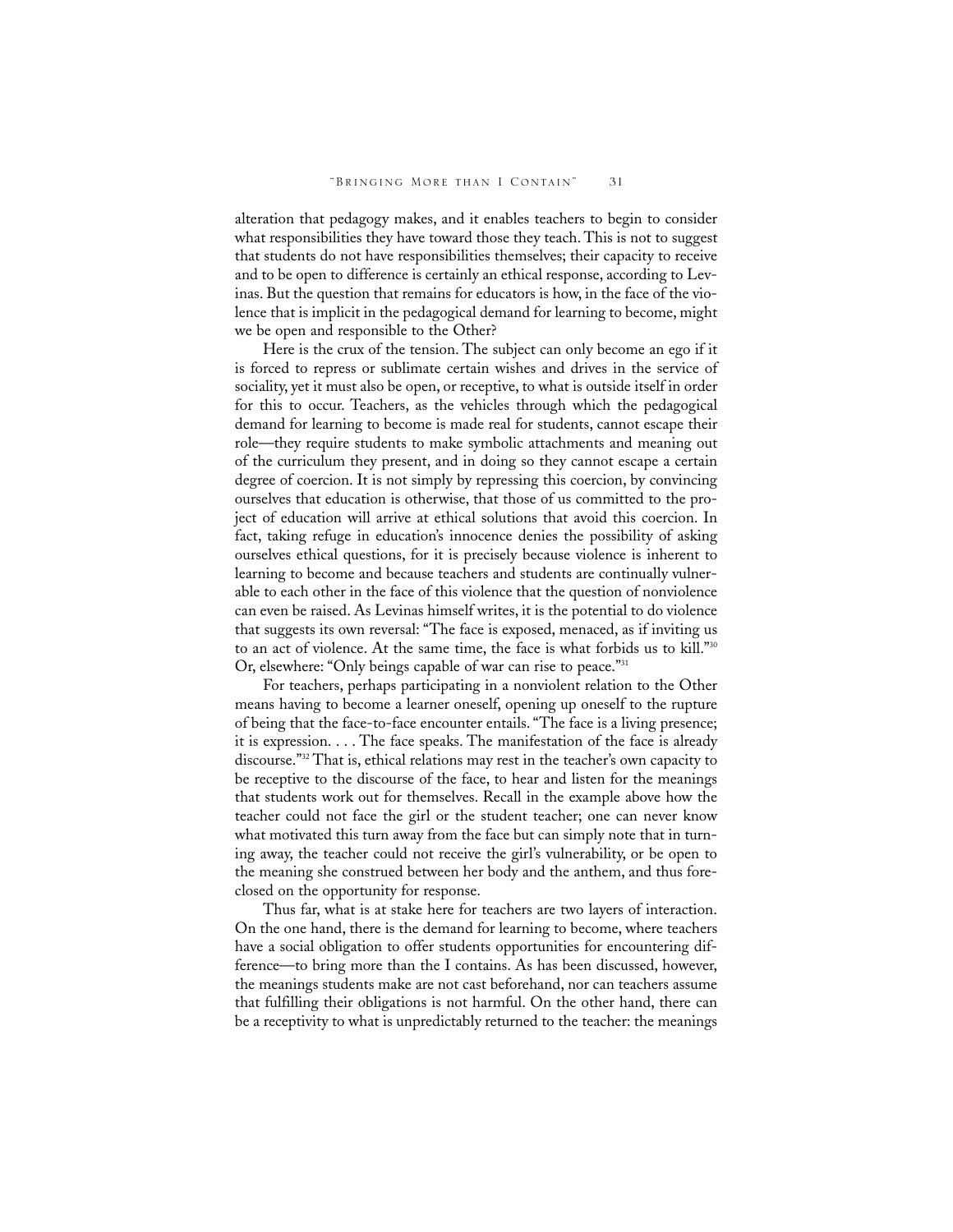that students make and the vulnerabilities that accompany them. What I am suggesting here is that if educators demand that students make relationships to curriculum, and if these relationships are always uncertain and open to failure, then the place of ethicality in education lies in the failure of the demand for learning, what Britzman refers to as "social, ontological, and epistemological breakdown."33 It is here, in the moments where students struggle for meaning, struggle to make sense out of and symbolize their relationship to curriculum, where teachers are called upon to be receptive, where a nonviolent element to the teaching-learning relationship may be allowed to enter.

Klein's 1930 case study, "On the Importance of Symbol Formation in the Development of the Ego," outlines what this failure looks like and the impact it has on the ego development of a four-year-old autistic boy, Dick.<sup>34</sup> Klein has much to teach her readers about her role as a pedagogue, insofar as it is her function as a psychoanalyst to help the child make meaning and symbolize his world. At the same time, Klein also offers her audience a window through which to see how this harsh process is also inflected with an openness and receptivity to the vicissitudes of Dick's vulnerabilities. As well, the case study highlights the work in which Klein and Dick are engaged when the demand for learning to become is front and center. The study also gives educators reason to pause, for in asking students to alter themselves, do teachers instigate a replaying of the students' earlier struggles with ego formation outlined by Klein?

#### LEARNING FROM KLEIN AND DICK

Klein's case study is a foray into how the subject learns to become an ego. The journey she embarks on is quite compelling, for Klein depicts not only the difficulties, trials, and anxieties that face Dick, but she reveals something of her own role in inducing these difficulties and her attempts at allaying them. For these reasons, looking in detail at Dick's ego development may help educators understand some of the structures that emerge within the educational setting itself. Klein notes three movements in becoming an ego: initial nonresponsiveness; induced anxiety; and finally, the turn to symbolization in order to tolerate this anxiety.

Klein describes Dick as a four-year-old boy who functions, in terms of vocabulary and emotional relations to his surroundings, at the level of a fifteen-month-old child. He fails to communicate any feeling and is now thought to have been an autistic child at the time of his analysis. Klein offers an account of how the ego comes into being for Dick through his ability to form symbols and make meaning. During his first session with Klein, Dick refrains from all outward emotional activity, be it hiding, shying away, crying, or playing. He runs around Klein as "if I were a piece of furniture" (222). Klein concludes her initial portrait of Dick with the claim that "Dick's behaviour had no meaning or purpose, nor was any affect or anxiety associated with it . . .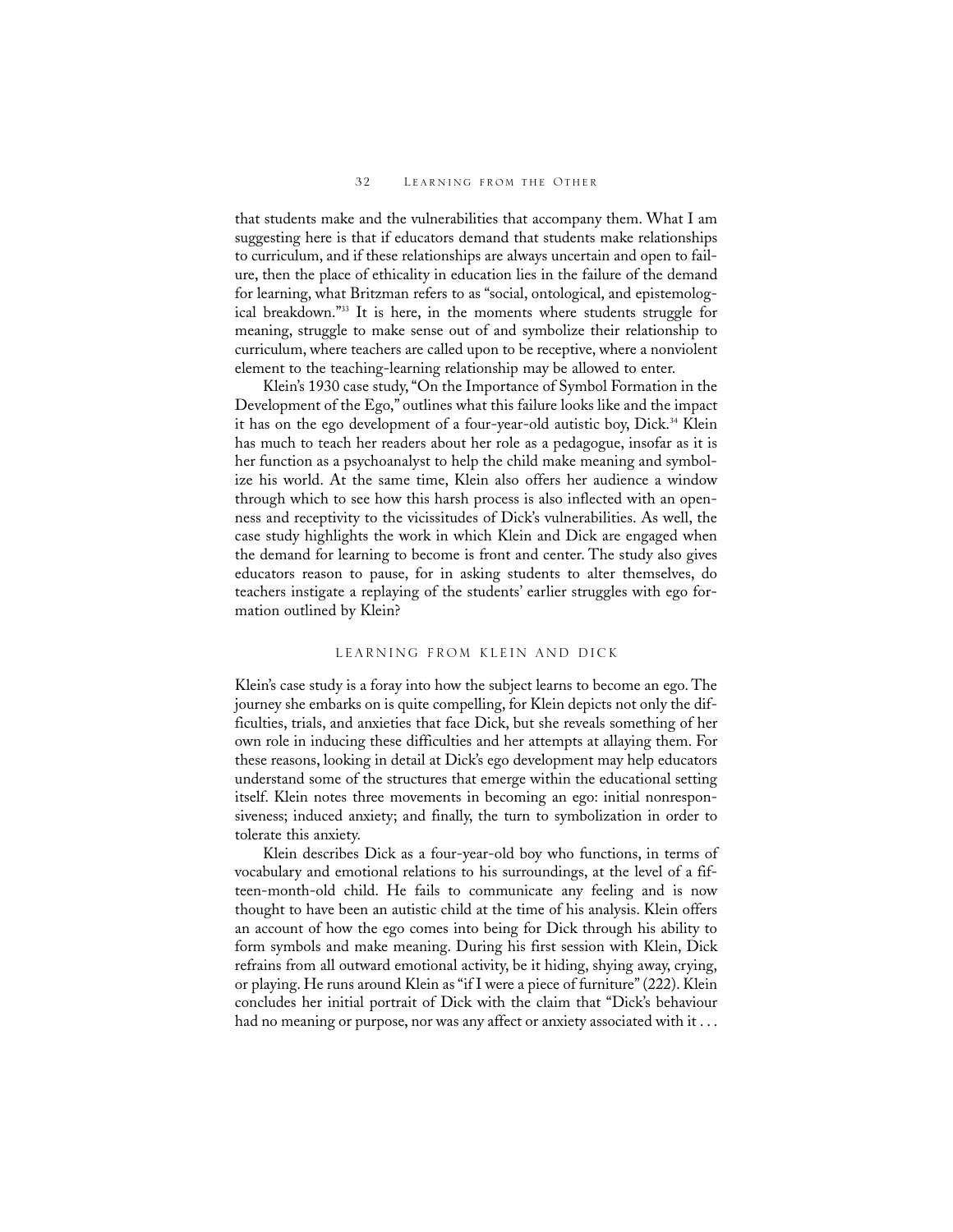[his] ego had ceased to develop phantasy-life and to establish a relation with reality" (222, 224). She regards him as being absolutely incapable of aggression, and he refuses to chew up his own food, seemingly unwilling to allow even this little aggression into his life. Although she continually reminds the reader throughout the narrative that the child was affectless and disinterested, she nevertheless also notes his interest "in trains and stations and also in doorhandles, doors and the opening and shutting of them" (224), a point to which I shall return below.

Because of Dick's incapacity to symbolize his fantasies through play, Klein notes that she has to shift her technique.<sup>35</sup> Instead of focusing on what the child acts out through his play, Klein must find a means of provoking play and thus symbolization and fantasy. "His lack of interest in his environment . . . [was] only the effect of his lack of a symbolic relation to things. The analysis, then, had to begin with this, the *fundamental* obstacle to establishing contact with him" (225, emphasis in original). Her analysis becomes focused on disrupting Dick's enclosed sense of self, and she begins a strategy that, to put it in Levinasian terms, brings him more than his I can contain, or, as Klein would put it, induces anxiety. This marks the second phase of Dick's learning to become. The demand is the familiar pedagogical one, tinged with coercion: to provoke the child into making meaning.

Klein takes the rather brazen step of placing two trains on a table before Dick, stating that the big train is "Daddy train," the little one "Dick train." This move acts as more than a provocation, appearing invasive and coercive, perhaps even "brutal," as Lacan would suggest. To quote from Klein: "Thereupon he picked up the train I called 'Dick' and made it roll to the window and said 'station.' I explained: 'The station is mummy; Dick is going into mummy'" (225). Dick then runs into the dark hallway between the entryway doors of the room and says the word "dark." After repeating this several times, Klein reports:

I explained to him: "It is dark inside mummy. Dick is inside dark mummy." Meantime he picked up the train again, but soon ran back into the space between the doors. While I was saying he was going into dark mummy, he said twice in a questioning way: "Nurse?" I answered: "Nurse is soon coming," and this he repeated and used the words later quite correctly, retaining them in his mind. (225)

However, it is in the third analytic visit where Dick begins to make a sustained symbolic relation, marking the third phase in learning to become. Instead of running between the doors after picking up the train, Dick hides behind a piece of furniture and becomes seized with anxiety. It is at this point that he, for the first time, calls out for Klein to come to him.

This is the turning point in the analysis, the moment when Dick begins to formulate a relation to the outside world, occasioned, according to Klein, by his intense anxiety. This then leads Dick to an increased vocabulary and a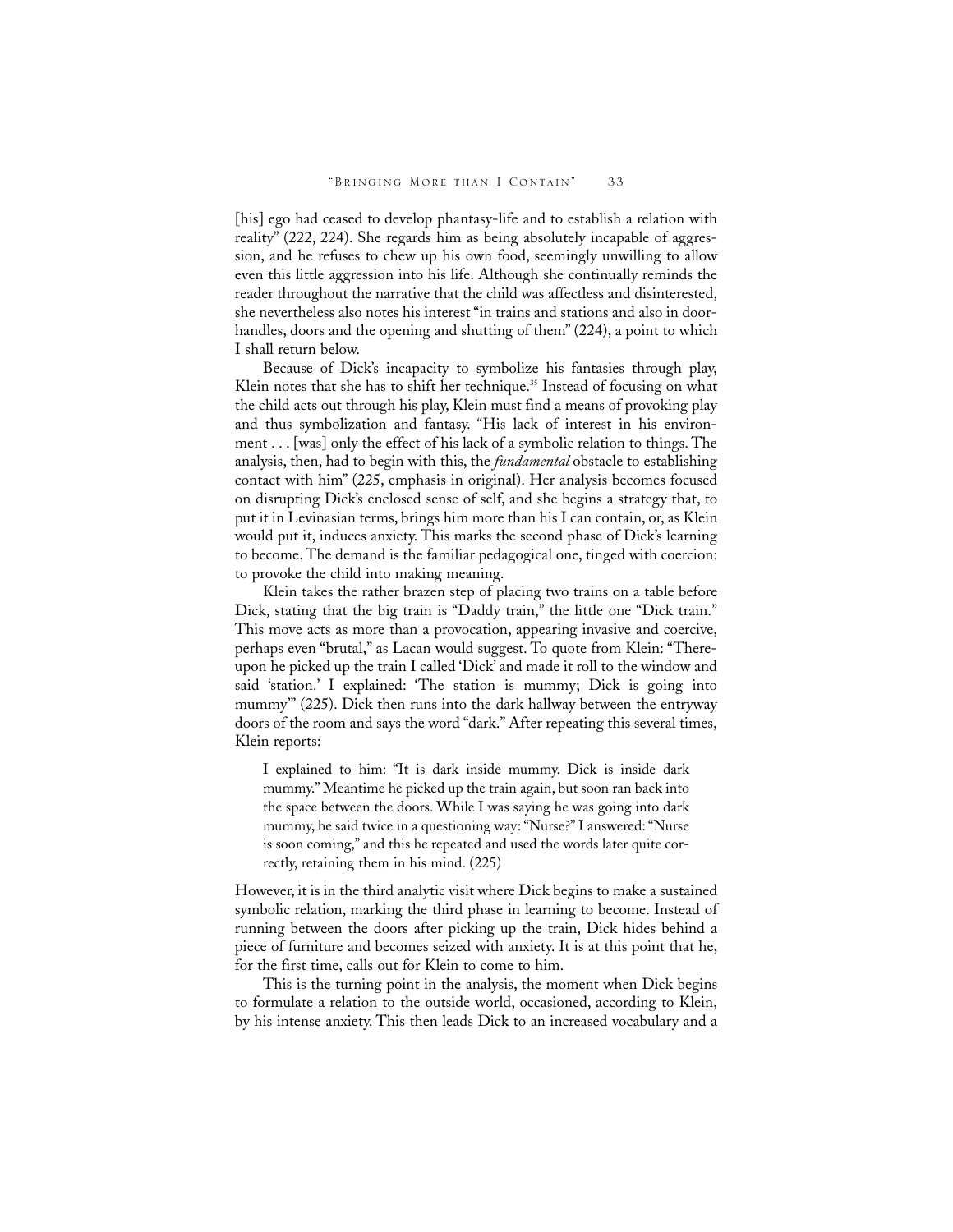heightened sense of emotional investment in Klein and his nurse. Indeed, Dick begins to play, begins the work of symbolization. The work of making meaning through play is a strategy that allows Dick to tolerate his anxiety. The ego work that he is engaged in brings with it the pain of having to accept difference, to receive that which Klein has to offer him, which is always already outside himself. As Levinas might say, Klein has ruptured Dick's own containment. Now, in a face-to-face relation with difference, Dick struggles to overcome (what Klein would call a "working over") the profound vulnerability aroused by his anxious state.

The analysis continues, and Dick begins to act out his fantasies with regard to his parents. As Jacobus notes in her close reading of the case study, at each turn Klein, with "characteristic literalness," gives him "signs in exchange for toys."36 Klein retells Dick what he is doing, interpreting his play as he performs it, rather than waiting for patterns of repetition to emerge in the play itself. This is how she describes the modification of her technique:

In general I do not interpret the material until it has found expression in various representations. In this case, however, where the capacity to represent it was almost entirely lacking, I found myself obliged to make my interpretations on the basis of my general knowledge. . . . I succeeded in activating anxiety and other affects. The representations then became fuller and I soon acquired a more solid foundation for the analysis, and so was able gradually to pass over to the technique that I generally employ in analysing little children. (228–229)

Her technique centers on giving to Dick words that activate anxiety and affect. Klein believes that it is only through such crises that Dick can begin the process of becoming. But she also gives him something more. She introduces him to significations that come from the Other and therefore places him in a potential social relation—and an ethical one. Dick, through his receiving "beyond the capacity of the I," beyond what he is at present, begins to make a relation with his own unconscious desires and conflicts; at the same time, he makes a relation to the otherness that is Klein.

This is crucial, for not only does Dick establish a relation to the outside world via a relation to the Other that is Klein, but he also must establish a relation to the otherness of the unconscious. What Klein demonstrates here is that the latter relation cannot take place prior to the former. It is through the Other that is Klein, through the social relation, that Dick's own relationship with himself is provoked. This suggests to me that it is not only Klein's words that are important but the very presence of two beings that conditions Dick's receptivity of words.

But what does this suggest about Klein's role as a pedagogue? What can educators learn from her? One certainly can see the ruthlessness of her invasive strategy. At least in her recounting of the analysis, Dick is pushed continually toward making a relationship to the words she offers, anxieties are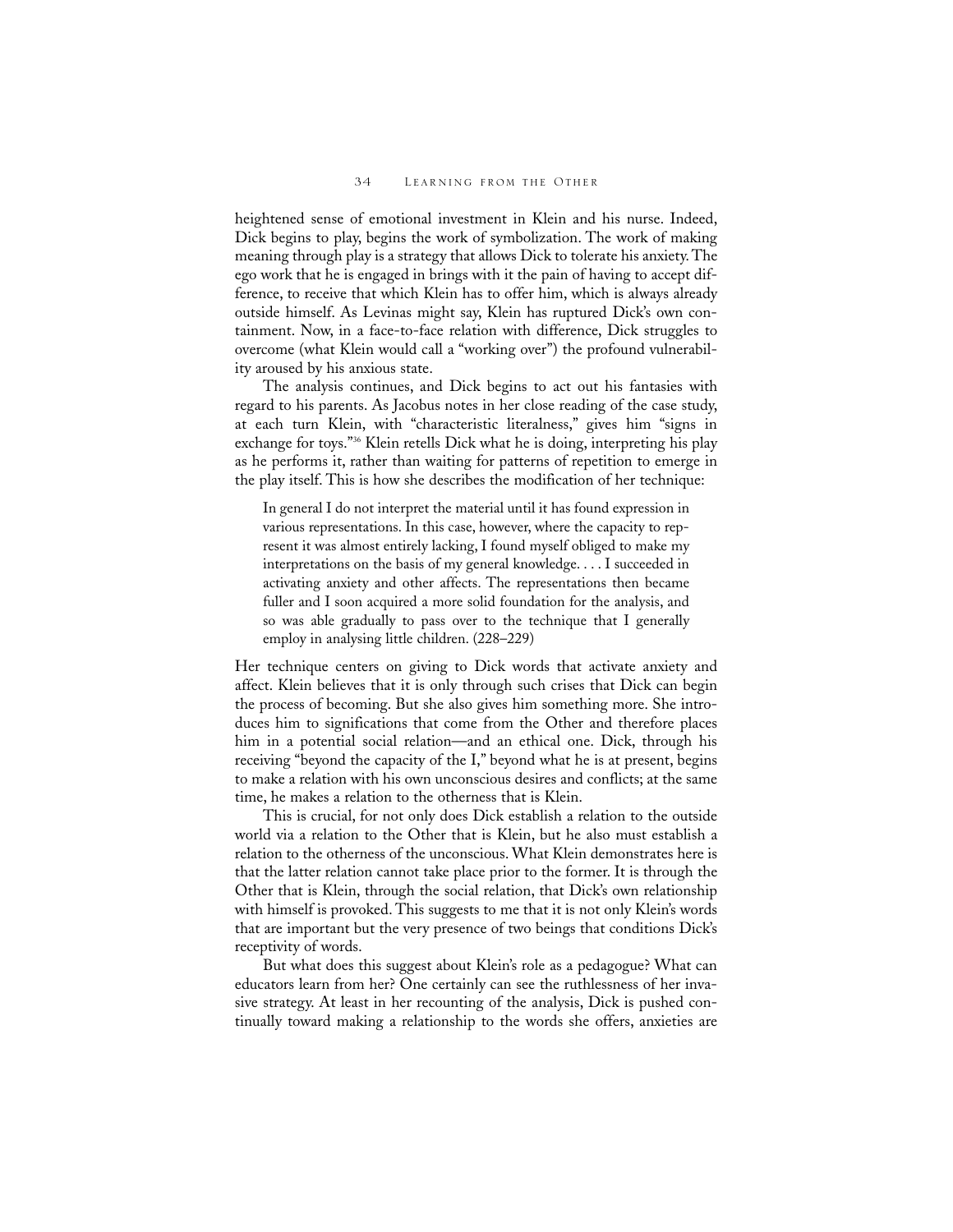incited, and she fosters sublimation through her abnormally persistent interpretations of his fantasies. These are the key ingredients in Dick's developing symbolic relationships to his surroundings. Learning to become is indeed presented as a violent process, where Dick not only struggles to enter into a social relation with the Other but does so with profound affective difficulties, evident in his calling out to Klein in utter despair. But even in this case, where the violence of pedagogy, of learning to become, is so transparent, there is nonetheless evident a mode of interaction that swims against the current of Klein's seeming invasiveness, and it concerns Dick's initial interest in trains, doors, and handles.

There is no question that Klein brings Dick more than he contains, that she "teaches" him; she infuses the trains and doors with a signification that is truly "outside" what Dick is capable of articulating on his own. As Jacobus writes, "This all-too-literal naming is the glue that makes language 'stick' to the trains, door handles, and *'dark'* of little Dick's imaginary. Klein's words 'graft' the Oedipus complex onto little Dick's arrested symbol-making capacity."37 However, the "grafting" only takes root because it already builds on a nascent interest. Dick has some—albeit tentative—capacity to begin the work of semiosis through his interest in trains, doors, and handles in the first place. What is of particular note to education is that in some measure Klein has been receptive to this interest and uses it in order to create a logic or structure for Dick's fantasies to take hold. Moreover, she alters her own technique, her own mode of symbolization, in order to do so. She gives Dick a social relation with difference, a signifying structure, to which he attaches his fantasy life and works through his anxiety.

In some ways, then, Klein is receptive to the otherness Dick returns to her.<sup>38</sup> She is open to working with the defenses Dick presents, and while we might say she errs on the side of giving Dick too much to handle (pun intended), of creating excessive anxiety, what Klein is also able to recognize is that it is Dick who has made meaning with the tools and structures she has offered him. Thus it is in Dick's failures to become, his hesitations, anxieties, indifferences, and *non sequiturs,* where Klein's openness reveals itself. As a psychoanalyst, she knows that Dick must learn to tolerate his own anxiety through symbolic attachments, but she also knows that she has a role to play in bringing him more than he can contain, and perhaps more than he can bear to know. Hers is not a maieutic method, where she is but eliciting that which Dick already knows, but a pedagogy of provocation and disruption that responds to the specificity of Dick's interests and needs. She listens for possibilities of slippage in meaning, in the breakdown of communication, in the glances he gives her, and in the associations of word and action made through play, and she returns them to Dick, returns them through the discourse of the Other. I want to return to a claim made earlier, that it is not the words themselves that provoke Dick's anxiety and subsequent symbol formation but the fact that they come via the Other, via the presence that is Klein.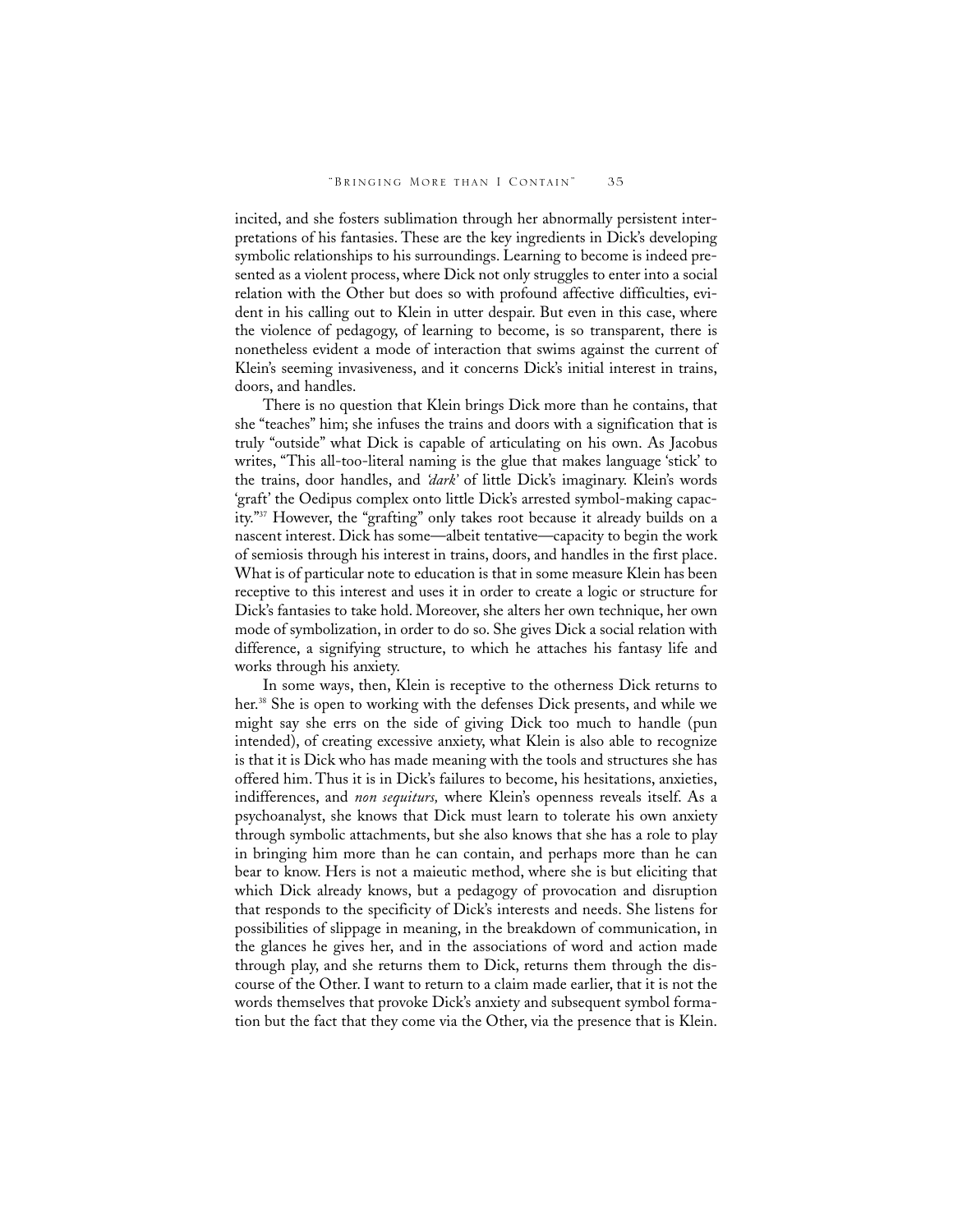To recall Levinas: "The face speaks. The manifestation of the face is already discourse"; and "Discourse is . . . the experience of something absolutely foreign . . . a *traumatism of astonishment*. . . . This absolutely foreign alone can instruct us."39 It is just such a traumatism that Dick received and one that, in my view, our students may at times receive from us.

Klein's case study suggests to me that teachers, in trying to encourage students to engage in meaning-making activity, take a number of risks, the incitement of anxiety being a major one. What she helps educators understand, in my view, is the *delicacy* of engaging students in their interests, in offering them interpretations or theories of their experiences, in providing for them a structure through which they might think themselves in relation to the world. That is, even when teachers do offer interpretations and structures through texts, films, and the like, and even when they refrain from offering personal beliefs, curriculum nonetheless largely comes via the Other that is the teacher; it comes from that which is foreign, risking, to echo Levinas's words once again, a "traumatism of astonishment." This traumatism is not just about being "bowled over" or being in awe of something but about being traumatized, about risking the security of one's self-identity, about facing the possibility of becoming altered. It is thus precisely within this context of risk that the delicate nature of teaching arises. But what might attending to the delicacy involved in teaching look like?

Klein, one could argue, employed anything but a delicate touch, instead forcing upon Dick her own prescriptive interpretations in order to provide a structure for meaning to take hold. Yet as I have suggested, her interaction with Dick is not reducible to the words she says to him; she is also open and, therefore, subject to Dick's unique responses of fear and anxiety. She goes to him when he calls; she plays with him when he enters the analytic session; she responds to the looks he gives her; she talks to him when he is at play and, at times, she cuddles him when he is overwrought. What teachers might learn from Klein, and psychoanalysis more generally, is not a "laundry list" of behaviors replicating Klein's actions but a concern to be attentive to the range of possible responses students generate out of their own positions of vulnerability and to be sensitive to the profound singularity of the situation at hand. That is, the quality of one's response to another's particular vulnerable condition is central and not merely incidental to learning; this is particularly so since teachers, as the ones who "bring more than I contain," are implicated in this very vulnerability in the first place. Understanding teaching as a delicate engagement means that the emphasis is not on specific strategies or behaviors for "optimal" interaction (this would be not unlike an applied ethics with a set of rules to determine behavior) but on an attentiveness to the exposure and riskiness that students face in their everyday experiences of learning (an implied ethics where what is ethical about interaction is to be found within the pedagogical realm itself). Thus such an understanding means, on the one hand, accepting the fragility of students' identities as they seek to develop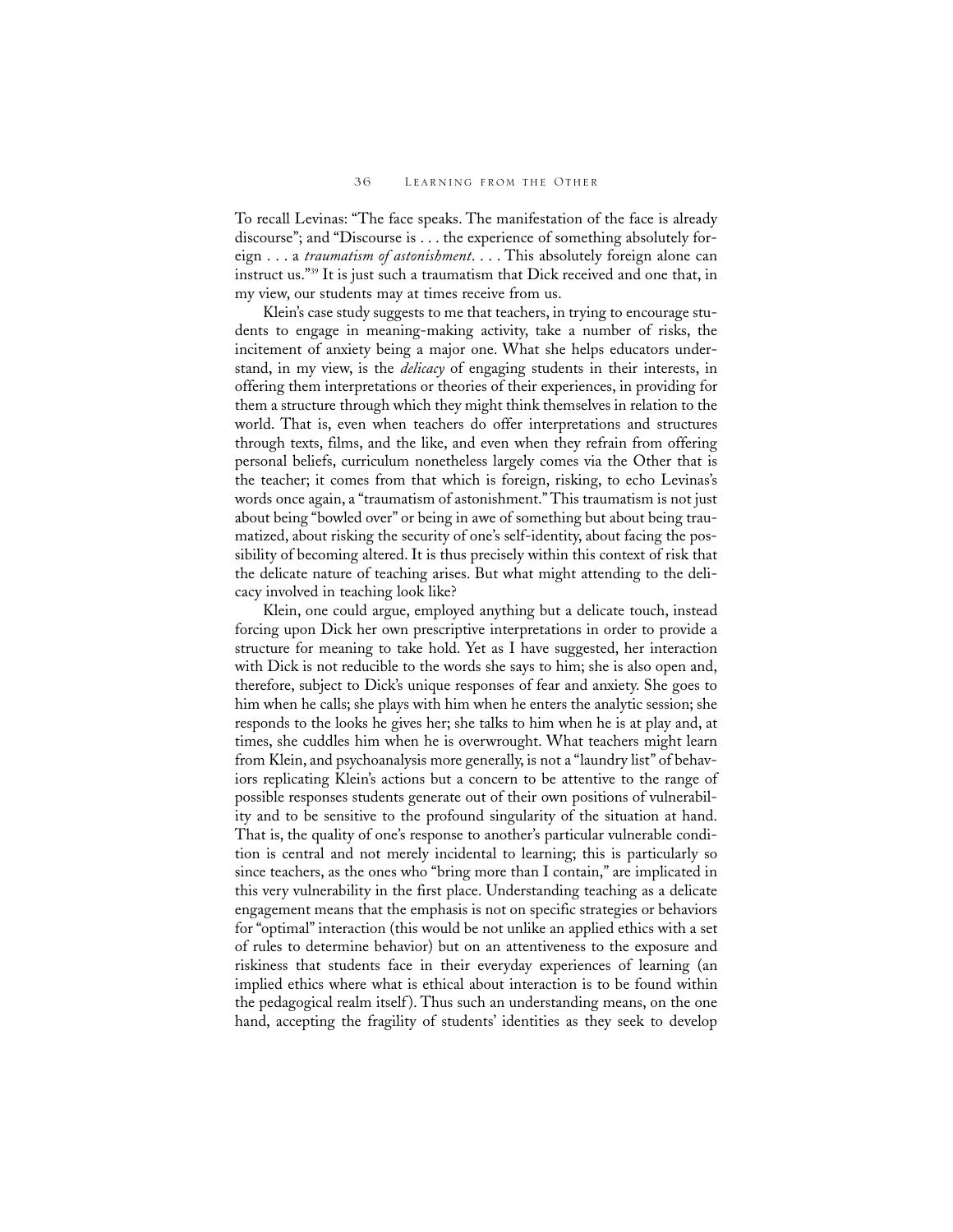meaning for themselves with ofttimes heightened emotional intensity (e.g., the beginning teacher who is genuinely fearful of the students she is about to teach; the young child who anxiously awaits the teacher's approval for getting the right math answer; the graduate student who falls thoroughly in love with an idea). On the other hand, such an understanding also requires acknowledging that one's teaching, as a relation to otherness, is precisely what provokes (but does not determine) such fragility and intensity to begin with. The delicacy of teaching, then, with its emphasis on responding to the unique Other, is at once a curricular and an ethical matter.

## PEDAGOGY, CURRICULUM, AND ETHICAL POSSIBILITIES

Where does this leave educators in contemplating the possibility for ethics in education? Where might this lead in terms of thinking about the nature and place of curriculum, particularly within social justice education?

Earlier I explored what an "implied ethics" might mean for education, that is, looking to the particularities of the pedagogical encounter, the relationships between teachers and students, between Klein and Dick, to see what might be learned from them regarding the ethical significance of education. As discussed, even within a pedagogy that is structured by a demand for learning to become, a learning that, often under the rubric of "socialization," is not so innocent or painless as educators would perhaps like to believe, there is nonetheless a place for ethical encounters. There are two pedagogical contingencies that lend ethical significance to an implied ethics for education.

First, there is the uncertainty of the pedagogical encounter itself, where the meanings students create for themselves cannot be foreseen, where learning to become is not a seamless project of success. As Klein's case study demonstrates, the miscues, associations, and interests found in Dick's play, and his failures to become an ego, compel her attention and responsiveness and lead to a change in technique. This attentiveness to unforeseeable detail and meaning also holds for the educational realm. It is from an "initial position of uncertainty," as Lynda Stone suggests, that "openness, humility and trust" become possible.<sup>40</sup> As teachers and students, we tentatively come together in anticipation of an encounter of which we cannot predict the outcome; the exchanged looks, the tones of voice, the artifacts of curriculum, the passion of opinion, the indifference to a question, the time and space to be negotiated, the desire for love and recognition, all of this and more comprise the tiny yet colossal details that shape and shake the ground upon which educational edifices are built. Thus such uncertainty in our interactions carries serious ethical weight, for if such uncertainty is inevitable, then the quality of response to the Other is rooted in shifting social relations rather than in solely abstract adherence to ethical rules or principles. Moreover, in terms of an implied ethics, such uncertainty compels educators to develop thoughtful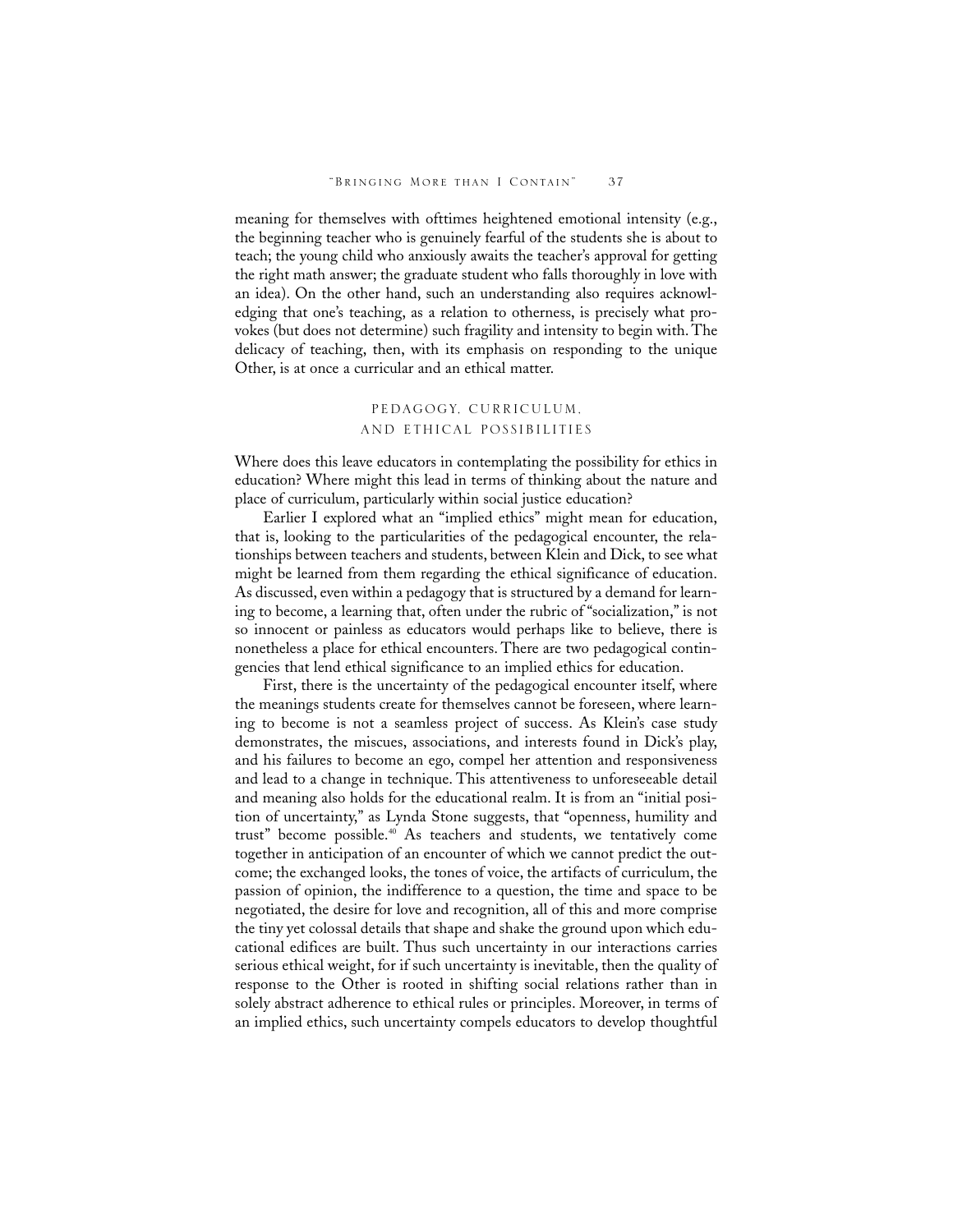approaches to the Other rather than to carry out a set of predetermined behaviors that tell teachers "this is what you should do." While some guidelines are unavoidable (and legally necessary), mere rules alone do not ensure ethical, nonviolent interactions.

Yet a second contingent feature of implied ethics is the relation the self has to the Other, which signals the importance of sociality and ethicality to education and also highlights that it is through this sociality that a different relationship with one's self may be established. Words, information, and teaching are not disembodied within the pedagogical encounter but are made available through the Other; as such, the encounter speaks to the necessarily social aspect of teaching and learning. As I have argued, it is the potentiality of this relationship to do violence that makes it susceptible to ethics right from the start. Moreover, as Dick's analysis revealed, the kind of provocation and disruption to self-identity that the Other brings to the I sets the conditions, in the form of anxiety or traumatism, for profound alteration of the ego; anxiety itself becomes an otherness to which the subject has to make a relationship. As a way of thinking about ethics through education, the self-Other relationship is crucial in understanding how profoundly teachers can be implicated in the lives of their students—often unwittingly, of course—and it enables teachers to reflect on how their everyday responses are always already ethically laden.

What I have been outlining here is, of course, a critique of the Socratic model in education, whereby learning is rendered through a process of dialogue and questioning. This midwife model is often a cornerstone both for progressive and critical approaches to education: the teacher is merely there to guide students to discover knowledge for themselves. This appears to be a model of limited pedagogical intervention, beginning from students' own interests and building from there. But as we have seen, what is omitted from this account of midwifery or facilitation is how the questions always come via the Other, via an Other that is not reducible to the self. That is, the epistemological emphasis on self-knowledge blankets over the dialogical relation as a social and an ethical relation between two nonsynchronous subjects. Dialogical exchange is not seen to be about confronting otherness but about eliciting the implicit knowledge the student already has. Learning thus neither dislocates nor interrupts; it merely gives definition to what is already there.

Instead, what I am suggesting here is that learning is accompanied by a receptivity to the Other, by a receptivity to the difference that is returned to the learner through the practice of teaching. As Felman's commentary on Lacan indicates: "Coming from the Other, knowledge is, by definition, that which comes as a surprise."<sup>41</sup> In this way, learning occasions states of affect that are disturbing and, perhaps, painful, making teachers and students incredibly vulnerable to one another. Thus being open or receptive to an other suggests a mode of relationality that may be very difficult to sustain. My own position, however, is that responsiveness to the Other can counter the harm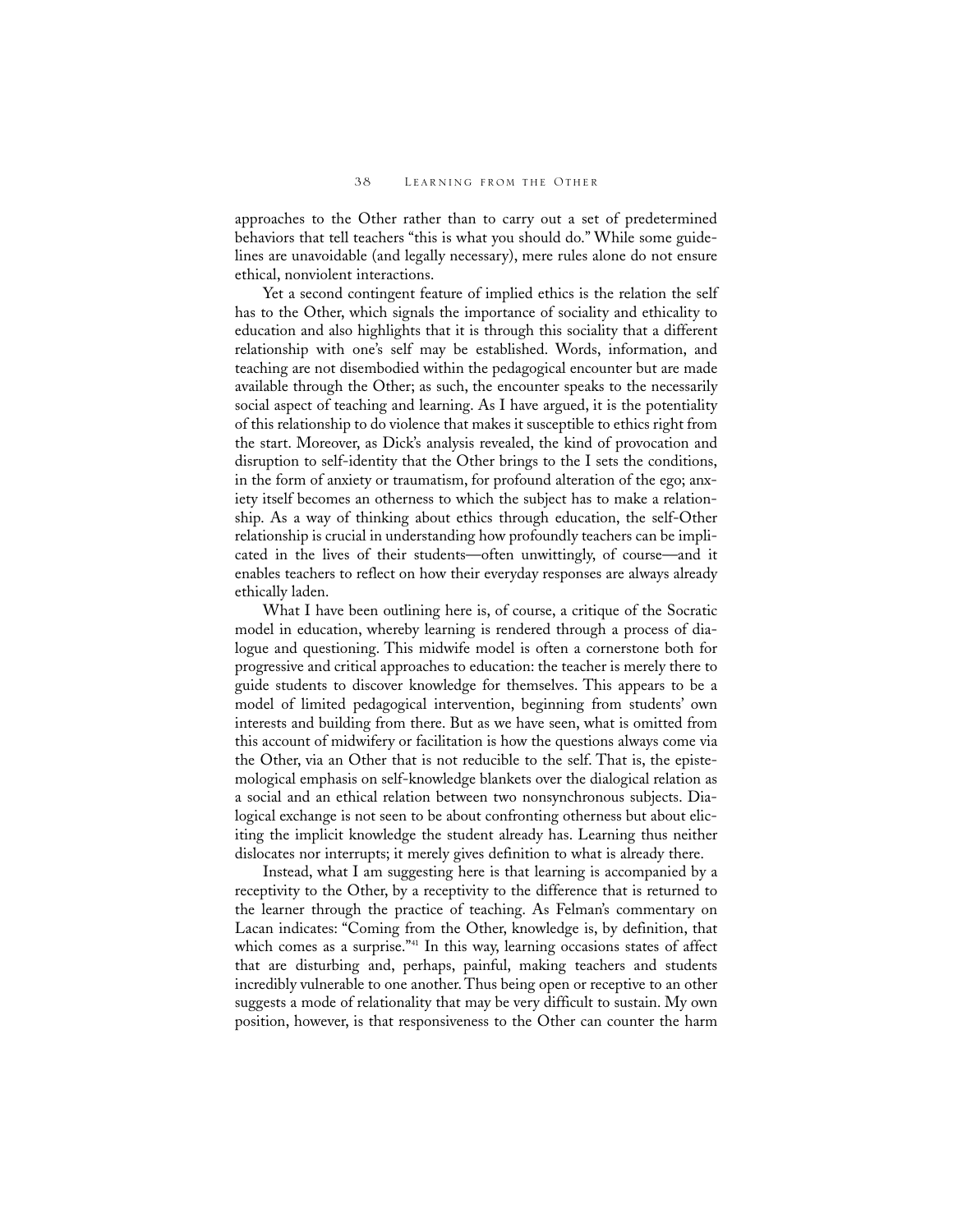wrought by pedagogy's own demands for alteration. Perhaps receptivity and total nonviolence are not humanly or psychologically always possible—after all, teachers have defenses too—but if educators are going to live well in the uncertainty of their classrooms and interact in less harmful ways that respect the otherness of the Other, then are they not compelled by virtue of their roles as teachers who do "bring more than I contain," who do provoke and disrupt the security of students' selves, to be responsible, to be responsive? As stated above, such receptivity does not only concern the Other but affects one's relationship to one's self. In this regard, then, part of the ethical relation involves an openness to considering one's own anxieties and defenses and how they appear in the self-Other relation.

At the risk of losing sight of the place of curriculum in pedagogical encounters, particularly since the content of curriculum is such a struggledover terrain in social justice education, what is recentered in this discussion is the place of teaching and its ethical significance. Indeed, I have implied that it is important to think curriculum through teaching, just as I have been thinking ethics through education. Curriculum, in this view, is neither only a cultural or political instrument divorced from the concrete practices of teaching, nor is it a solipsistic rendering of personal or autobiographical knowledge. Instead, curriculum passes through the very sociality of self and Other, replete with uncertainties and diverse contexts. Moreover, it is precisely because it passes through this social relation that curriculum can become a tool for the most oppressive ends, in spite of best intentions. That is, it is not only the "content" of curriculum that matters but the articulatory practices through which difference is symbolized, as I have discussed at length elsewhere.<sup>42</sup> From the perspective of the learner, curriculum comes via the Other that is the teacher in the form of new ideas, concepts, and texts; yet the meaning he or she makes out of such material can never be secured beforehand. As a feature of such self-Other interaction, curriculum lends substance to the process of learning to become: it is the symbolic raw material that students use, discard, or rewrite in making meaning for themselves. Curriculum is thus fundamental to the symbolic elaboration necessary to ego formation.

Yet in thinking curriculum through teaching, curriculum also participates in the pedagogical contingencies for ethicality already outlined: in both the uncertainty of meaning and the self-Other relation. With regard to the latter, curriculum cannot appear as a mirror in which students simply see themselves reflected. This would, in effect, serve to erase otherness, each self looking only for its own reflection, reading texts, and listening to people to see how they are "just like me." On the surface, this view of curriculum I am elaborating seems to fly in the face of calls for a more inclusive curriculum, where social justice is premised on just such a capacity to see the commonalities between people, or when underrepresented and misrepresented groups seek to include curricular materials that more adequately reflect their reality and with which they can identify. However, I wish to maintain that even in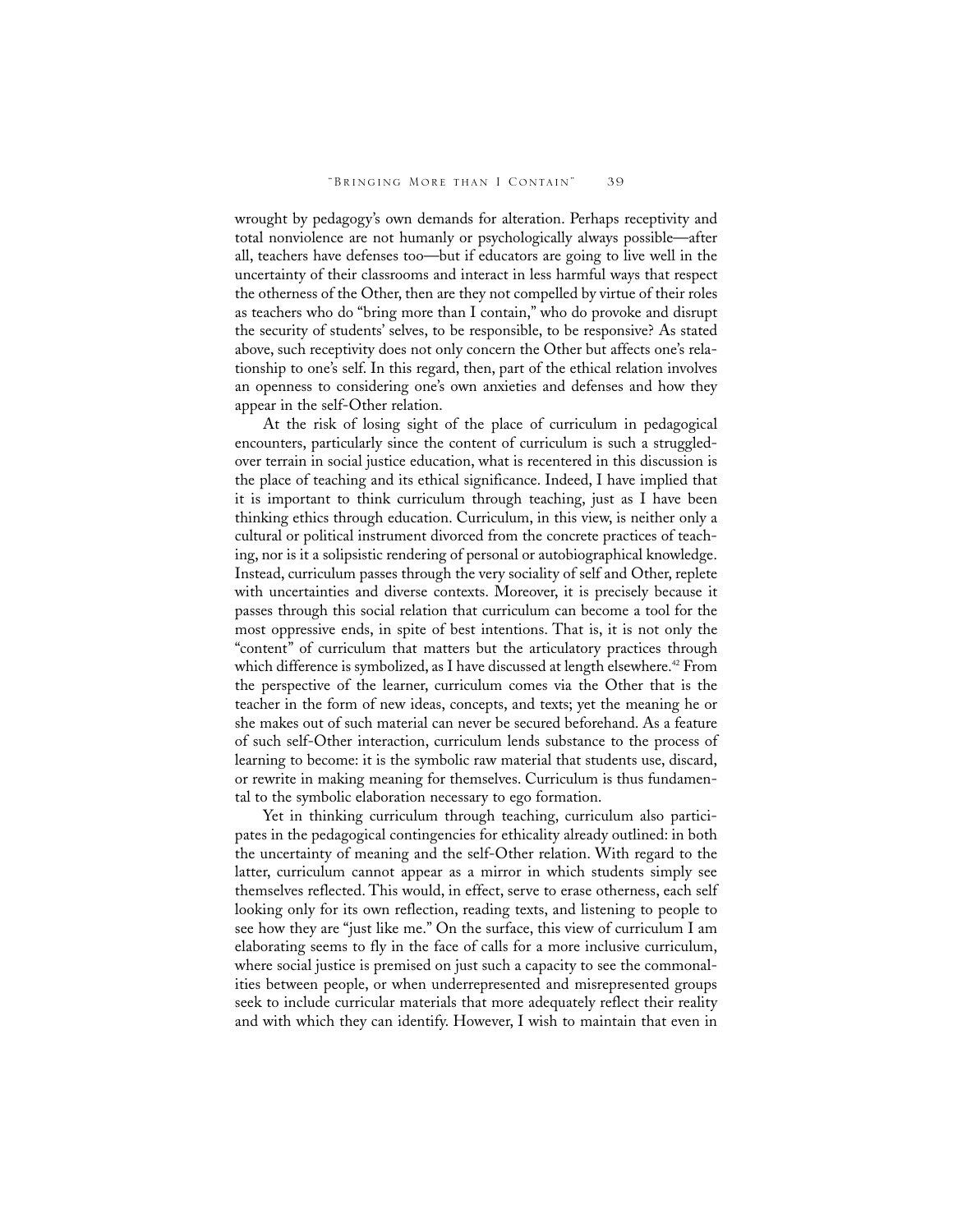the face of such necessities in combating social inequities, one needs to be vigilant about what such curricular moves may be assuming. For instance, mirroring-type responses may in fact collapse difference within and between communities. It is not that identifications are not necessary or of no value to questions of community building and for disrupting systems of discrimination, but with regard to education, they alone cannot provide the conditions for ethics, that is, for a nonviolent relationship to the Other where the otherness of the Other is left intact and unharmed. Instead, seeing curriculum as part of a much broader practice of social (and ethical) interaction suggests that focusing on more inclusive representation for the purposes of identification is not sufficient—and not only because such meaning making may go off in unpredictable directions. The implication here is that curriculum needs to be more thoroughly considered as part of the quality of human response between teachers and students, as part of the delicacy of engaging students, rather than as a fixed set of representations.

In terms of the pedagogical contingency of uncertainty, curriculum itself is unstable, for it continually exceeds the bounds of its "content" in terms of textbooks, films, or literature. Instead, understanding that it partakes in a subject's idiosyncratic capacity to symbolize, in a subject's unconscious proclivity to make meaning, curriculum can include a wide range of objects, thoughts, expressions, and affects. Phillips writes:

From a psychoanalytic point of view, I have my conscious preoccupations and ambitions, and these make me more or less educable. But I also have my unconscious desire and affinities—tropisms and drifts of attention that can be quite at odds with my conscious ideals. I may go to a lecture on psychology and be fascinated; but I may dream that night about the ear-rings of the woman sitting next to me; which, if I were to associate to this detail in the dream might, like Proust's legendary madeleine, open up vistas of previously unacknowledged personal history.<sup>43</sup>

Thus on another level, curriculum comes from outside the subject but not necessarily via the Other that is the teacher; rather, it also comes via the otherness of the self, the unconscious. The play of uncertainty does not merely lie within the teacher-student relation but within a different kind of relationship to the unconscious, as the preceding discussion on Klein and Dick has revealed. What is significant for curriculum here is how it at once participates in ego formation as well as in the subject's creative capacity for unconscious representation. Curriculum gives form and substance to the delicate relations that mark the process of learning to become.

When reflecting upon the conditions of violence and nonviolence that are present in the pedagogical encounter, the question of what constitutes the possibilities of response may seem easy to ask but far more difficult to answer. Unfortunately, the trauma of wetting oneself in front of the class, or of witnessing such an event, is neither extraordinary nor rare. Yet it does seem to call